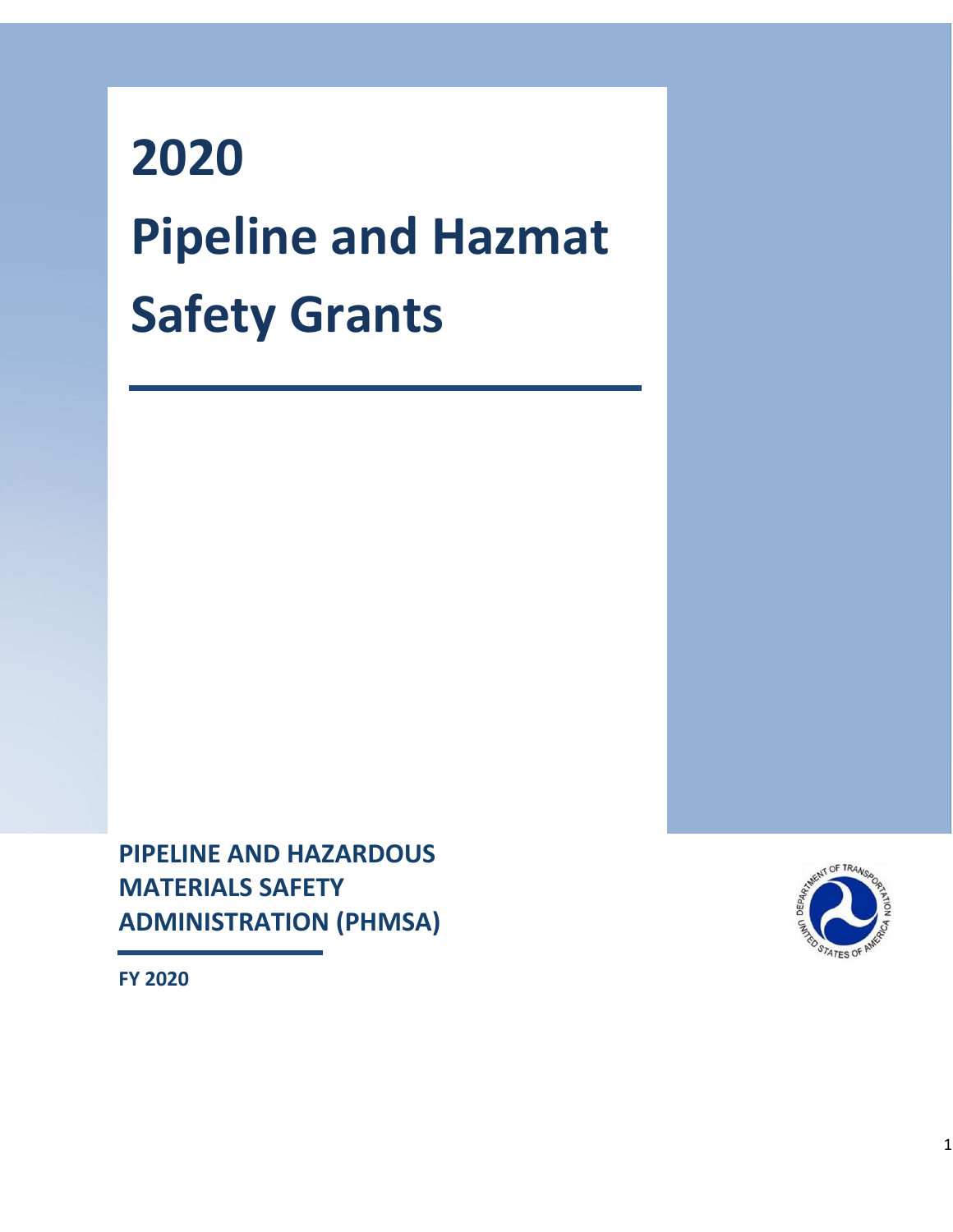#### **PHMSA Grants Overview**

The U.S. Department of Transportation's Pipeline and Hazardous Materials Safety Administration (PHMSA) announced a combined total of [over \\$97 million in awards](https://www.phmsa.dot.gov/news/us-transportation-secretary-elaine-l-chao-announces-over-97-million-enhance-pipeline-and) for ten separate pipeline safety and hazardous materials safety grant programs. The grants will be awarded to states, local communities, tribal entities, territories, universities, emergency responders, and non-profit organizations to support various safety programs at the state and local levels. **The awards include:**

- **561 million in Pipeline Safety State Base grants**
- \$5.4 million in Underground Natural Gas Storage grants
- **51.25 million in State Damage Prevention grants**
- **51.05 million in Pipeline Safety One Call grants**
- **52 million in Pipeline Safety Competitive Academic Agreement Program awards**
- **51.2 million in Pipeline Safety Technical Assistance grants**
- \$20 million in Hazardous Materials Emergency Preparedness grant
- \$3.4 million in Hazardous Materials Instructor Training grants
- \$941 thousand in Supplemental Public Sector Training grants
- **5750 thousand in Community Safety grants**

The grants will be awarded to states, local communities, Tribal entities, and non-profit organizations to support state pipeline and hazardous materials safety programs. Grantees will use awarded funds to train first responders; educate the public on local safety initiatives, including pipeline damage prevention; and develop community incident response plans.

PHMSA provides comprehensive grant programs that are designed to improve damage prevention, develop new technologies, and improve both hazmat and pipeline safety. Additionally, both the pipeline safety and hazmat safety grant programs has helped to foster partnerships with local communities and universities to promote pipeline awareness campaigns, provide resources for emergency preparedness, the development of pipeline resources and information, and the implementation of best practices regarding pipeline and hazmat safety nationwide.

A detailed listing of grant recipients and award information is included below. For more information on PHMSA's grant programs, visit: [www.phmsa.dot.gov.](http://www.phmsa.dot.gov/)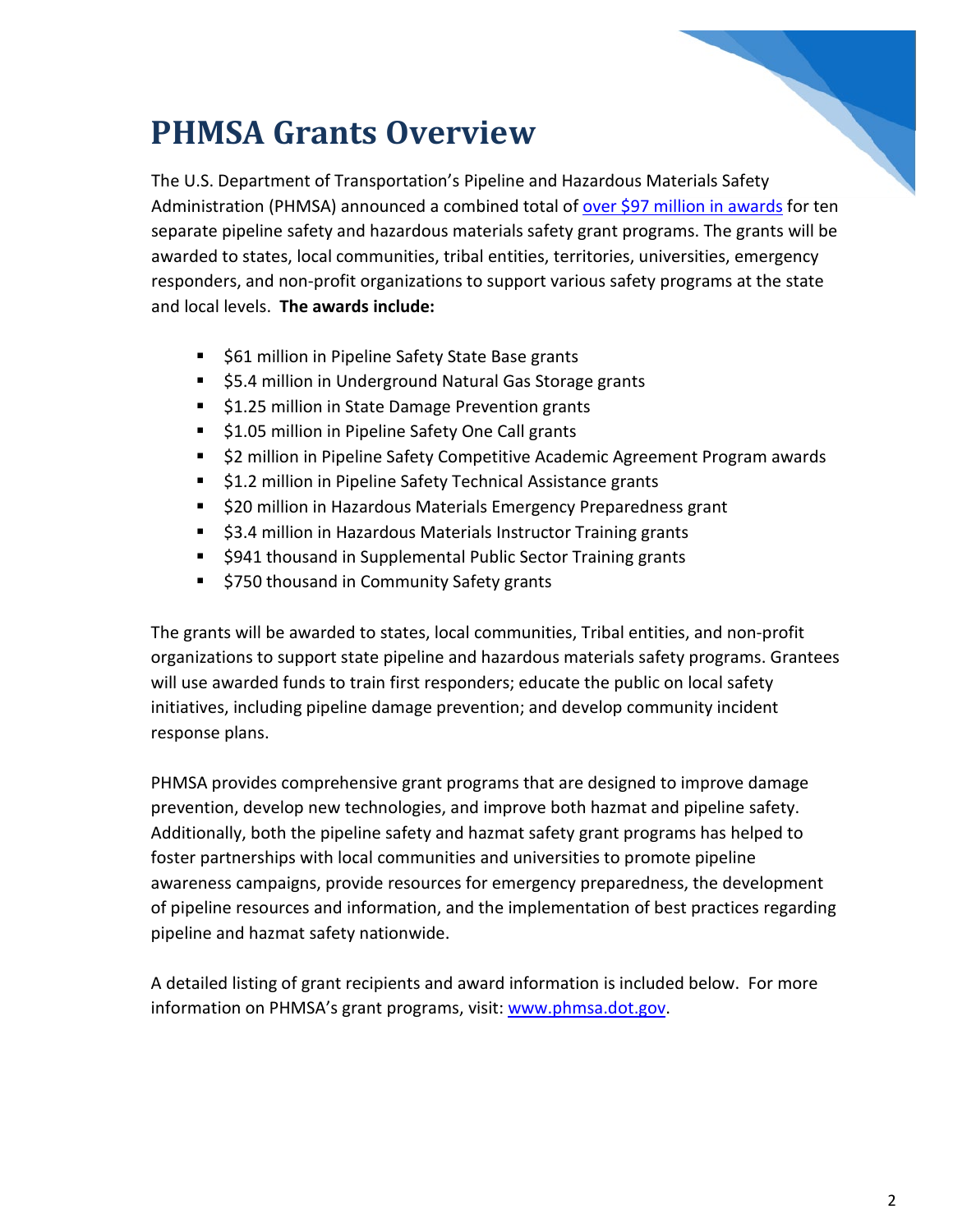#### **Pipeline Safety State Base and Underground Storage Grants**

PHMSA is awarding \$60,935,970 in State Pipeline Safety Base Programs and \$5,482,390 in Underground Natural Gas Storage Grants to support state operating costs for inspecting and enforcing pipeline safety regulations for natural gas and hazardous liquid pipelines and underground natural gas storage facilities. Pipeline Safety State Base and Underground Natural Gas Storage Grants are part of PHMSA's effort to strengthen and retain the Federal/State pipeline safety partnership that has existed for many years to improve safety and reduce risk involved with pipeline transportation.

PHMSA's State Pipeline Safety Base and Underground Natural Gas Storage grant programs provide a reimbursement of up to 80 percent of operating costs for state programs charged with inspecting intrastate transmission and distribution pipelines that transport natural gas, crude oil, and other energy products within state boundaries. The grants will enable PHMSA to build on its existing partnership with states to enforce pipeline safety regulations by funding the personnel and equipment needed to carry out inspections, conduct enforcement, and add a strong local presence in areas where these facilities are located. The States of Alaska and Hawaii do not participate in the State Pipeline Safety Base Programs and do not receive grant funding. The State of South Carolina and the Arkansas Oil and Gas Commission participate in the Program, but do not accept pipeline safety funding.

| <b>State Base Grant Program</b> |                          |
|---------------------------------|--------------------------|
| <b>State</b>                    | <b>Total Grant Award</b> |
| ALABAMA                         | \$965,426                |
| ARIZONA                         | \$1,064,421              |
| <b>ARKANSAS</b>                 | \$539,365                |
| CALIFORNIA PUC                  | \$5,270,670              |
| COLORADO                        | \$542,119                |
| <b>CONNECTICUT</b>              | \$1,008,069              |
| DELAWARE                        | \$178,055                |
| <b>FLORIDA PSC</b>              | \$569,833                |
| GEORGIA                         | \$1,138,265              |
| <b>IDAHO</b>                    | \$245,580                |
| <b>ILLINOIS</b>                 | \$1,835,448              |
| <b>INDIANA</b>                  | \$1,031,711              |
| <b>IOWA</b>                     | \$754,814                |
| <b>KANSAS</b>                   | \$373,259                |
| KENTUCKY                        | \$782,866                |
| LOUISIANA                       | \$1,857,158              |
| <b>MAINE</b>                    | \$346,005                |

#### **Pipeline Safety State Base Grant Recipients and Award Amounts:**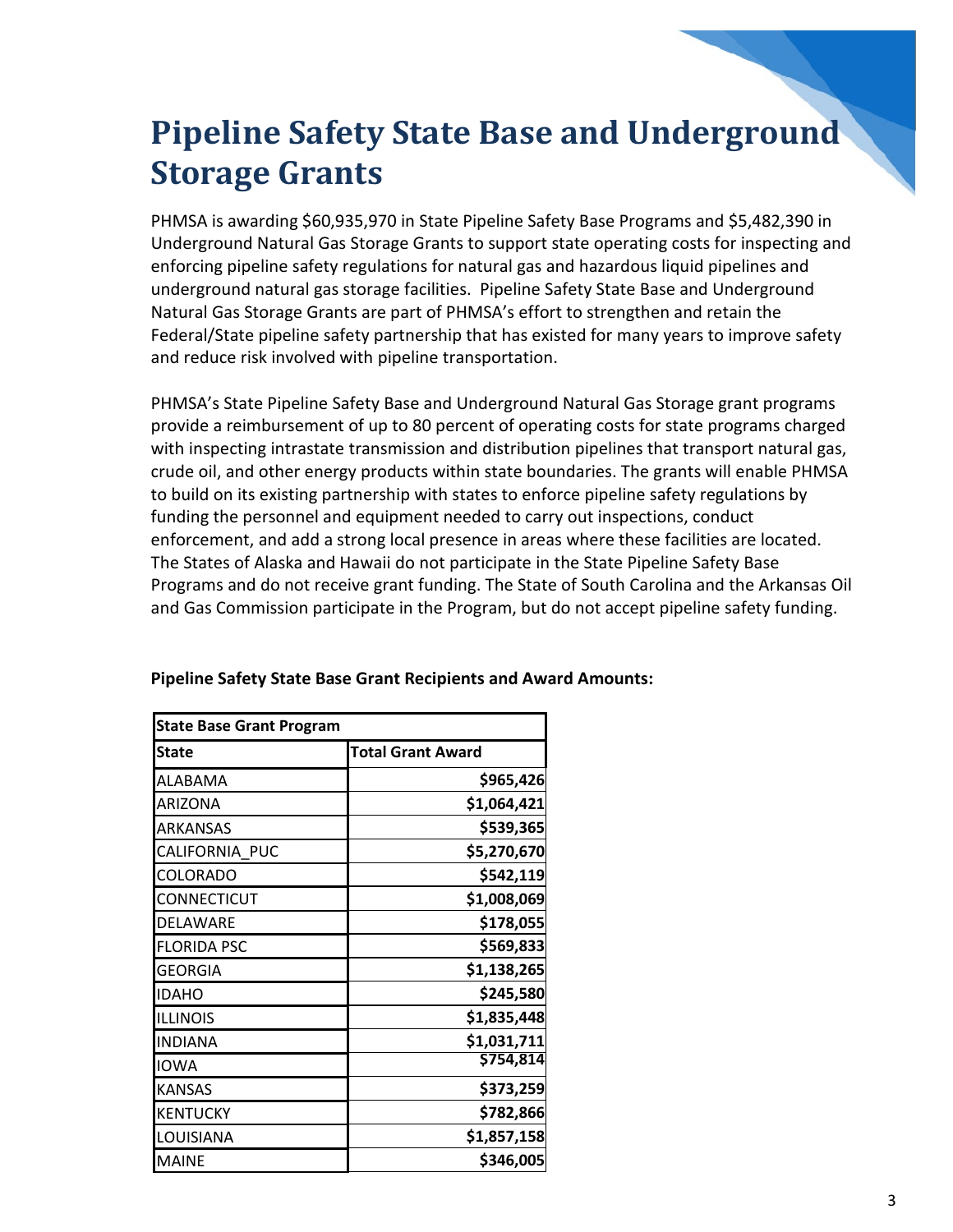| MARYLAND              | \$593,545    |
|-----------------------|--------------|
| <b>MASSACHUSETTS</b>  | \$2,548,285  |
| <b>MICHIGAN</b>       | \$1,657,588  |
| <b>MINNESOTA</b>      | \$1,661,657  |
| <b>MISSISSIPPI</b>    | \$451,105    |
| <b>MISSOURI</b>       | \$575,638    |
| <b>MONTANA</b>        | \$168,044    |
| NEBRASKA              | \$272,296    |
| <b>NEVADA</b>         | \$571,330    |
| <b>NEW HAMPSHIRE</b>  | \$465,705    |
| <b>NEW JERSEY</b>     | \$812,793    |
| <b>NEW MEXICO</b>     | \$826,863    |
| <b>NEW YORK</b>       | \$4,138,895  |
| <b>NORTH CAROLINA</b> | \$723,806    |
| <b>NORTH DAKOTA</b>   | \$203,217    |
| OHIO                  | \$1,185,313  |
| OKLAHOMA              | \$1,276,749  |
| OREGON                | \$568,556    |
| PENNSYLVANIA          | \$1,802,888  |
| <b>PUERTO RICO</b>    | \$151,841    |
| RHODE ISLAND          | \$145,167    |
| <b>SOUTH DAKOTA</b>   | \$229,265    |
| <b>TENNESSEE</b>      | \$695,154    |
| TEXAS                 | \$6,761,327  |
| <b>UTAH</b>           | \$333,951    |
| <b>VERMONT</b>        | \$179,409    |
| VIRGINIA              | \$1,309,112  |
| <b>WASHINGTON</b>     | \$1,436,136  |
| <b>WASHINGTON DC</b>  | \$462,100    |
| <b>WEST VIRGINIA</b>  | \$559,089    |
| <b>WISCONSIN</b>      | \$713,536    |
| <b>WYOMING</b>        | \$187,458    |
| <b>NG Subtotals</b>   | \$52,170,831 |

| <b>Hazardous Liquid Grant Program</b> |                          |  |
|---------------------------------------|--------------------------|--|
| <b>State</b>                          | <b>Total Grant Award</b> |  |
| ALABAMA HL                            | \$29,859                 |  |
| <b>ARIZONA HL</b>                     | \$56,022                 |  |
| CALIFORNIA SFM HL                     | \$3,938,520              |  |
| <b>INDIANA HL</b>                     | \$5,574                  |  |
| LOUISIANA HL                          | \$318,360                |  |
| <b>MARYLAND HL</b>                    | \$29,231                 |  |
| <b>MINNESOTA HL</b>                   | \$314,110                |  |
| <b>NEW MEXICO HL</b>                  | \$68,133                 |  |
| <b>NEW YORK HL</b>                    | \$121,328                |  |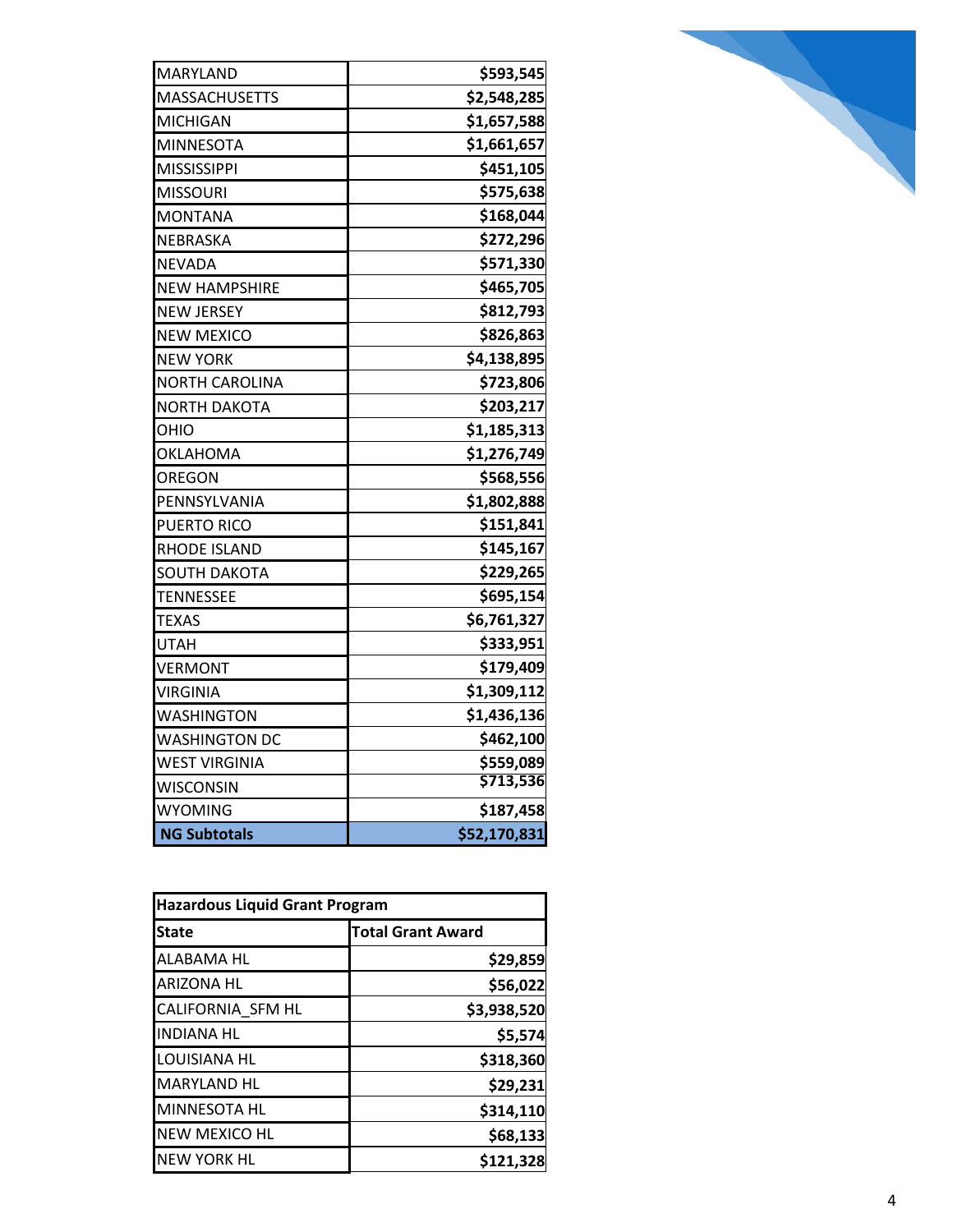| <b>OKLAHOMA HL</b>              | \$270,944    |
|---------------------------------|--------------|
| PENNSYLVANIA HL                 | \$261,044    |
| <b>TEXAS HL</b>                 | \$3,109,630  |
| <b>VIRGINIA HL</b>              | \$89,230     |
| <b>WASHINGTON HL</b>            | \$135,675    |
| <b>WEST VIRGINIA HL</b>         | \$17,519     |
| <b>HL Subtotals</b>             | \$8,765,139  |
| <b>Total Natural Gas/Liquid</b> | \$60,935,970 |



#### **Underground Natural Gas Storage Grant Recipients and Award Amounts:**

| <b>Underground Natural Gas Storage Program</b> | <b>Grant Award</b>         |
|------------------------------------------------|----------------------------|
| Alabama Oil and Gas Board                      | \$29,203                   |
| California Department of Conservation          | \$3,813,063                |
| Illinois Department of Natural Resources       | \$762,907                  |
| Indiana Department of Natural Resources        | \$643,408                  |
| Louisiana Department of Natural Resources      | \$40,376                   |
| Minnesota Office of Pipeline Safety            | \$21,983                   |
| Montana Public Service Commission              | \$12,361                   |
| <b>Oklahoma Corporation Commission</b>         | \$80,205                   |
| Oregon Public Utilities Commission             | \$49,395                   |
| Pennsylvania Public Utility Commission         | \$29,489                   |
| Arkansas Oil and Gas Conservation Commission   | Participants did not apply |
| <b>Kansas Corporation Commission</b>           | for grant.                 |
| Total                                          | \$5,482,390                |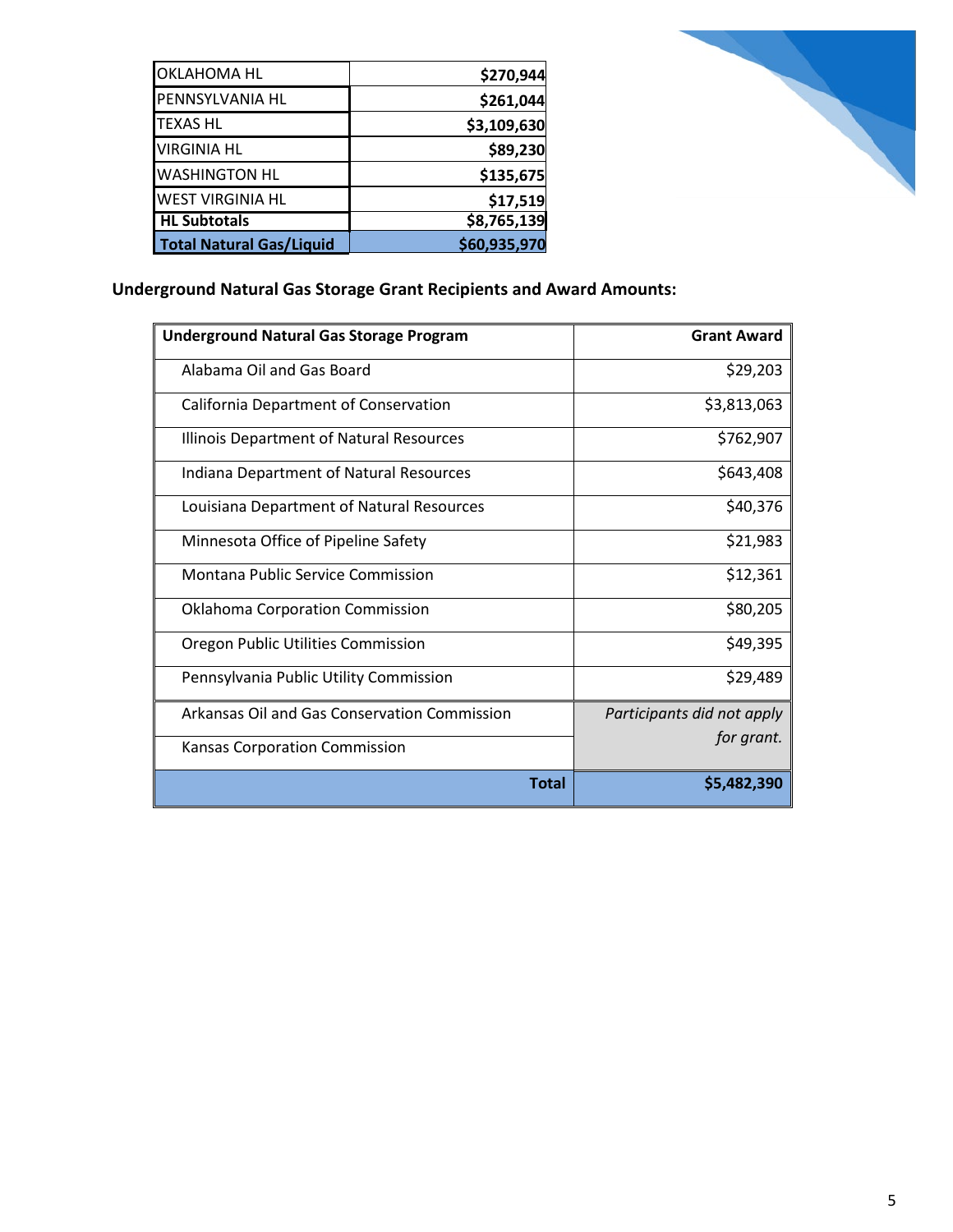#### **Pipeline Safety State Damage Prevention Grants**

PHMSA is awarding \$1,258,351 (combined) in State Damage Prevention (SDP) Grants tosupport 14 projects in 14 states. PHMSA SDP grants are designed to not only establish comprehensive State programs to prevent excavation damage to underground pipeline facilities in States that lack these programs, but also to improve damage prevention programs in States where these programs already exist. Effective, efficient SDP programs are essential to protecting the Nation's pipeline transportation system and for improving public safety. SDP's encourage States to incorporate the [nine elements](https://primis.phmsa.dot.gov/comm/DamagePrevention9Elements.htm?nocache=7289) associated with effectively preventing damage to underground utilities.

| <b>State</b><br><b>Agency/Applicant</b>                 | <b>Application Summary</b>                                                                                                                                                                                                                                                                                                                                                                                                                           | <b>Grant Award</b> |
|---------------------------------------------------------|------------------------------------------------------------------------------------------------------------------------------------------------------------------------------------------------------------------------------------------------------------------------------------------------------------------------------------------------------------------------------------------------------------------------------------------------------|--------------------|
| Arizona<br>Corporation<br>Commission                    | The funds will be used to pay salary and associated expenses<br>for one full-time position to enforce the existing<br>Underground Facilities Law. This person will monitor<br>excavation activities, conduct follow-up inspections of<br>complaints, investigate incidents, and issue notices of<br>violations as required.                                                                                                                          | \$99,836           |
| <b>Colorado Division</b><br>of Oil and Public<br>Safety | The funds will be used to cover the cost of the license and<br>Spanish translation service for a Learning Management<br>System that will host and deliver online stakeholder<br>education courses. The online courses will focus on topics<br>that the Safety Commission has encountered in complaint<br>hearings and will be offered to parties found to be in<br>violation of the Excavation Requirements Law during future<br>complaint hearings. | \$45,000           |
| Idaho Division of<br><b>Building Safety</b>             | The funds will be used to support a damage prevention<br>trainer and an administrative support employee, who will<br>manage the training calendar and provide clerical and IT<br>support for the trainer. The funds will also be used to<br>update video content and provide a more user-friendly<br>interface for training.                                                                                                                         | \$100,000          |
| Kansas<br>Corporation<br>Commission                     | The funds will be used to pay personnel and related costs for<br>one full-time employee dedicated to damage prevention<br>inspections and enforcement for the Wichita metropolitan<br>area. The enforcement strategy includes compliance actions<br>for violations, including the recommendation of civil<br>penalties, and an educational component to foster<br>communications among all parties.                                                  | \$100,000          |
| Minnesota Office<br>of Pipeline Safety                  | The funds will be used to pay personnel and related costs for<br>staff activities focused on enforcement, education, training,<br>communication, support, analysis, partnership, and<br>mediation which are associated with MNOPS' Damage                                                                                                                                                                                                            | \$100,000          |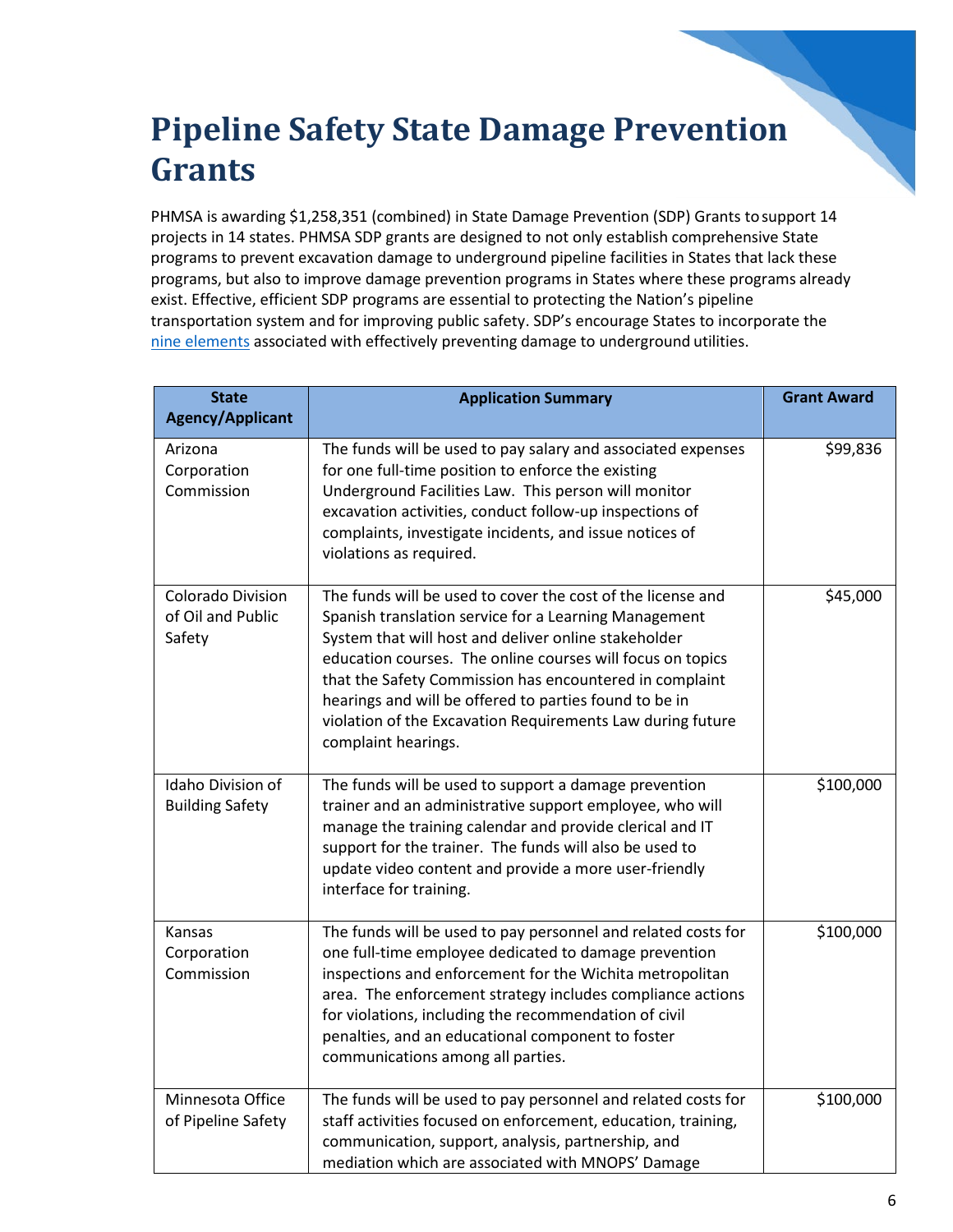|                                                        | Prevention program.                                                                                                                                                                                                                                                                                                                                                                                                                                                                                                                                                                                                                                                                                                                                                                   |           |
|--------------------------------------------------------|---------------------------------------------------------------------------------------------------------------------------------------------------------------------------------------------------------------------------------------------------------------------------------------------------------------------------------------------------------------------------------------------------------------------------------------------------------------------------------------------------------------------------------------------------------------------------------------------------------------------------------------------------------------------------------------------------------------------------------------------------------------------------------------|-----------|
| Missouri Office of<br>the Attorney<br>General          | The funds will be used to hire a full-time attorney and legal<br>assistant, both dedicated to the enforcement of the Missouri<br>State Damage Prevention law. The funding will allow for<br>streamlining of the enforcement process into two centralized<br>positions, which will improve efficiency, quality, consistency,<br>institutional knowledge and ability to investigate and enforce<br>for every violation, and will also provide the opportunity to<br>improve educational programs and other long-term<br>Statewide initiatives.                                                                                                                                                                                                                                          | \$100,000 |
| Kentucky Public<br>Service<br>Commission               | The funds will be used to cover salary and benefit expenses<br>for one damage prevention investigator. The investigator's<br>responsibilities will include: 1) Monitoring the Commission's<br>Damage Reporting System for damages reported by<br>jurisdictional operators; 2) Confirming information and data<br>received; 3) Confirming violating party provided by the<br>operator; 4) Contacting the alleged violating party to discuss<br>the alleged violation; 5) Entering relevant information into<br>the Commission's Inspection Reporting System; 6)<br>Determining if a violation of any provision of KRS 367<br>occurred and forwarding to supervisor for review; and, 7)<br>Preparing the associated enforcement document and<br>transmitting it to the violating party. | \$100,000 |
| Louisiana<br>Department of<br><b>Natural Resources</b> | The funds will be used to cover the staff engineer and<br>division director's personnel and related costs for their work<br>in damage prevention. The engineer's duties include<br>reviewing reports and complaints and conducting<br>inspections. The director's duties include oversight of the<br>damage prevention program, reviewing all correspondence<br>and conducting Show Cause Hearings.                                                                                                                                                                                                                                                                                                                                                                                   | \$100,000 |
| Michigan Public<br>Service<br>Commission               | The funds will be used to host 60 workshops designed to<br>teach the State Safe Excavation Practices program to<br>professional excavators, to teach safety and best practices at<br>job sites and stakeholder facilities, and to engage local<br>municipalities by providing educational brochures for<br>distribution to the public.                                                                                                                                                                                                                                                                                                                                                                                                                                                | \$82,958  |
| Nebraska State<br>Fire Marshal                         | The funds will be used to support the following identified<br>initiatives for Nebraska damage prevention: 1) The<br>development and implementation of the 11th Annual<br>Excavation Safety Summit. The focus of this summit will be<br>educational workshops for the excavating community, utility<br>operators and underground utility locators, providing<br>industry specific information, education of the CGA Best<br>Practices, and hands-on learning.<br>2) Outreach to homeowners and property owners in<br>Nebraska through promotional handouts, billboards, radio,<br>TV, online advertising, and direct mailings.                                                                                                                                                         | \$99,555  |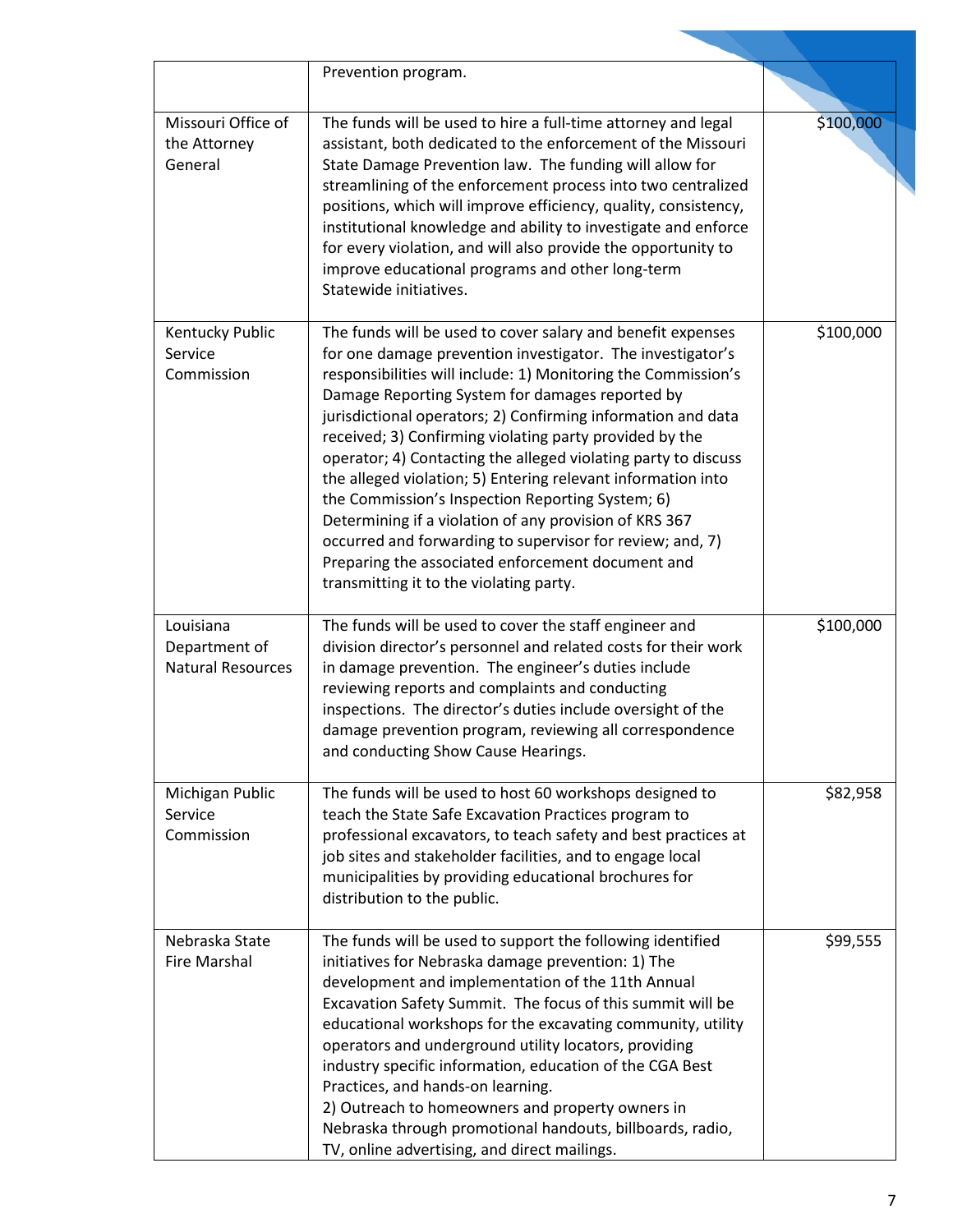|                                                                   | 3) Communications between stakeholders will be facilitated<br>through a White Flag project focused on educating<br>excavators about the importance of white-lining and<br>improved efficiency in locating by use of white flags.                                                                                                                                                                                                                                                                 |             |
|-------------------------------------------------------------------|--------------------------------------------------------------------------------------------------------------------------------------------------------------------------------------------------------------------------------------------------------------------------------------------------------------------------------------------------------------------------------------------------------------------------------------------------------------------------------------------------|-------------|
| <b>New Mexico State</b><br><b>Public Regulation</b><br>Commission | The funds will be used to cover personnel costs associated<br>with staff-conducted Statewide training, estimated at a<br>minimum of 36 four-hour classes. The funds will also be<br>used for staff time spent as facilitators to resolve issues<br>relating to the State damage prevention law, and/or damage<br>to underground facilities, and conducting field investigations<br>to determine root causes and spot checking construction<br>projects to proactively prevent excavation damage. | \$100,000   |
| <b>Tennessee Public</b><br>Utility<br>Commission                  | The funds will be used to pay the salary and benefits of a<br>Tennessee Public Utility Commission full-time staff member,<br>solely for work related to alleged violations of the Tennessee<br>Underground Utility Damage Prevention Act (Act). Duties<br>include investigating alleged violations and providing<br>enforcement support to the Executive Committee, which is<br>the decision-making body for the State enforcement<br>program.                                                   | \$83,502    |
| Iowa Utilities<br><b>Board</b>                                    | The funds will be used to cover personnel and related costs<br>for Iowa Utilities Board staff to support the Iowa Attorney<br>General's enforcement of the State law by monitoring<br>excavation damages, conducting inspections, participating in<br>stakeholder meetings (to include pipeline operator<br>meetings), conducting and analyzing surveys, and updating<br>websites.                                                                                                               | \$100,000   |
| Mississippi Public<br>Service<br>Commission                       | The funds will be used to evaluate natural gas distribution<br>companies' internal performance measures to better<br>understand root causes of damages. Funding will also be<br>used for a media campaign to advise stakeholders of new<br>enforcement provisions in the State law. Funding is also<br>proposed for building a GIS that consists of street<br>centerlines, cadastral boundaries, and point addresses.                                                                            | \$47,500    |
|                                                                   | <b>Total</b>                                                                                                                                                                                                                                                                                                                                                                                                                                                                                     | \$1,258,351 |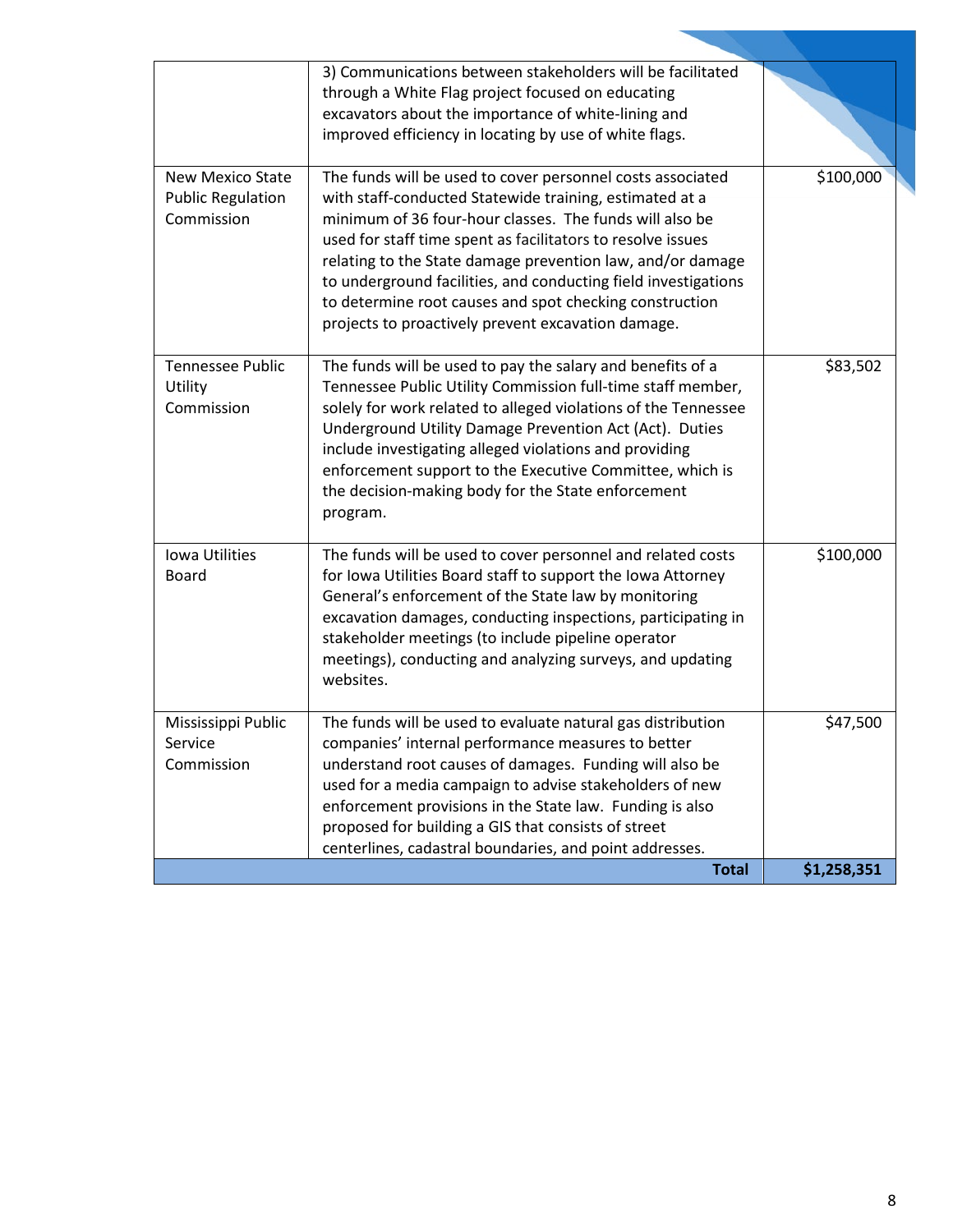#### **Pipeline Safety One Call Grants**

PHMSA is awarding a total of \$1,058,001 in FY 2020 One-Call Grants to support 39 projects in 26 states. The grants enhance public safety, protect the environment, minimize risks to excavators, and prevent disruption of vital public services by reducing the incidence of excavation damage to underground facilities. States meeting the requirements of 49 U.S.C.

6104(b) are eligible to apply for One-Call Grant funding on an annual basis. The Pipeline Inspection, Protection, Enforcement, and Safety Act of 2006, (Public Law 109-468) created a requirement for States to answer eight eligibility questions demonstrating their compliance with the requirements of the damage prevention program to receive the grant award.

Projects supported by One-Call Grants are prioritized and aligned with 49 U.S.C. 6106(a) goals for improving state damage prevention programs. Goals of the program are to improve: 1) the overall quality and effectiveness of One-Call notification systems in the state; 2) communications systems linking One-Call notification systems; 3) location capabilities, including training personnel and developing and using location technology; 4) record retention and recording capabilities for One-Call notification systems; 5) public information and education; 6) participation in One-Call notification systems; and 7) compliance and enforcement under the state one-call notification program.

| <b>State</b>                                                              | <b>Project Description</b>                                                                                                                                                                                                                                                                                                                                                                                                                                                                                                                                                                                                                                                                                                                                                                                                                                                                                                                                                  | <b>Grant Amount</b> |
|---------------------------------------------------------------------------|-----------------------------------------------------------------------------------------------------------------------------------------------------------------------------------------------------------------------------------------------------------------------------------------------------------------------------------------------------------------------------------------------------------------------------------------------------------------------------------------------------------------------------------------------------------------------------------------------------------------------------------------------------------------------------------------------------------------------------------------------------------------------------------------------------------------------------------------------------------------------------------------------------------------------------------------------------------------------------|---------------------|
| <b>Agency/Applicant</b>                                                   |                                                                                                                                                                                                                                                                                                                                                                                                                                                                                                                                                                                                                                                                                                                                                                                                                                                                                                                                                                             |                     |
| Connecticut<br>Department of<br>Energy and<br>Environmental<br>Protection | Grant funding is requested to continue the state One Call law<br>damage prevention enforcement program and will be used to<br>investigate and review damages to underground facilities and<br>to prosecute violators of the One Call damage prevention<br>program. One engineer will spend approximately 30 percent of<br>his time enforcing the One Call damage prevention program.<br>Another engineer will spend 100 percent of his time enforcing<br>the One Call damage prevention program. The costs for this<br>program are salaries, fringe benefits, and associated indirect<br>costs for the two above-mentioned engineers. Grant funding<br>will also be used to perform a detailed analysis of One Call<br>center statistics, compliance statistics and frequency, cause<br>and consequence analyses, and will include the submission of<br>state-collected excavation damage data to the Common<br>Ground Alliance's Damage Information Reporting Tool (DIRT). | \$46,738            |
| Delaware Public<br><b>Service Commission</b>                              | Grant funding is requested to continue radio ads and website<br>banners to address the issue of excavators hitting marked lines.<br>The grant recipient plans to expand the target audience for the<br>website banners over the summer months to additional areas<br>where there are known high volumes of construction taking<br>place. The audience for website banners this year will be<br>enhanced by specifically targeting professional excavators<br>working in specific areas of known growth.                                                                                                                                                                                                                                                                                                                                                                                                                                                                     | \$7,321             |
| <b>Idaho Public</b><br><b>Utilities</b>                                   | Grant funding is requested to continue funding a part-time<br>enforcement specialist position to support and enhance the                                                                                                                                                                                                                                                                                                                                                                                                                                                                                                                                                                                                                                                                                                                                                                                                                                                    | \$44,362            |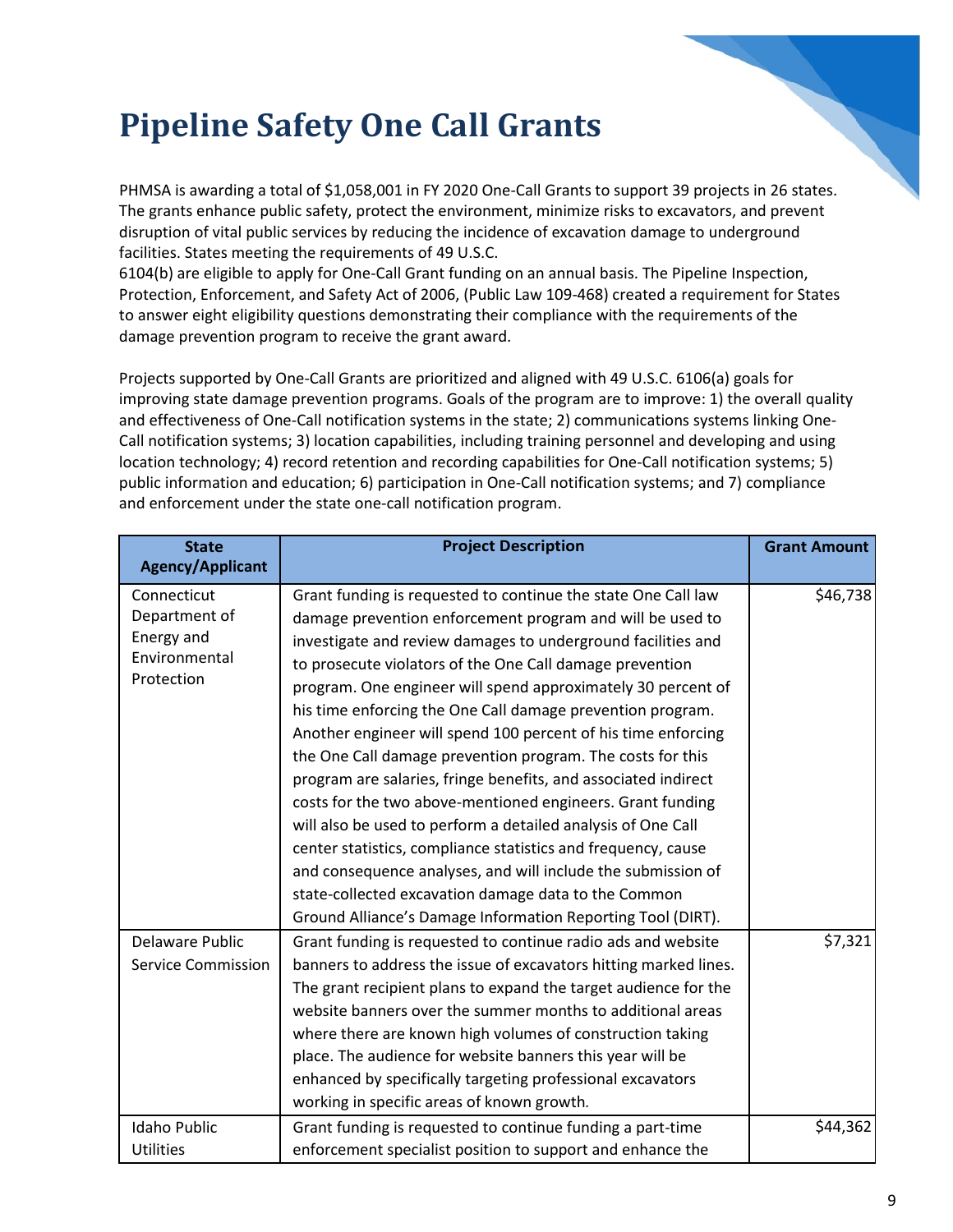| Commission             | Idaho Damage Prevention Board's mission. The Enforcement          |          |
|------------------------|-------------------------------------------------------------------|----------|
|                        | Specialist will investigate, determine violations, and enforce    |          |
|                        | compliance of Idaho Code Title 55, Chapter 22, Sections 55-       |          |
|                        | 2201-55-2212. This position will serve as the compliance arm      |          |
|                        | of the Idaho Damage Prevention Board and will research laws       |          |
|                        | and regulations to ensure compliance. This position will serve    |          |
|                        | as the technical program expert to find resolutions and to        |          |
|                        | ensure compliance with associated state and federal               |          |
|                        | regulations. This position will also develop and disseminate      |          |
|                        | educational programming designed to improve worker and            |          |
|                        | public safety relating to excavation and underground facilities   |          |
|                        | and monitor the Virtual Damage Information Reporting Tool         |          |
|                        | (DIRT) activities.                                                |          |
| Illinois               | Grant funding is requested to assist with the priority 1 project  | \$46,738 |
|                        | of Compliance Enforcement - Cost of Enforcement and/or            |          |
| Commerce<br>Commission | Complaint Investigations. The grant will be used to pay the       |          |
|                        |                                                                   |          |
|                        | salary and benefits expenses of the program manager and two       |          |
|                        | full-time investigators, as well as indirect costs. Enforcement   |          |
|                        | staff will focus efforts on locating compliance as the state's    |          |
|                        | primary contract locator US Infrastructure Company                |          |
|                        | continuously fails to hire and retain an adequate level of staff. |          |
| Indiana Utility        | Grant funding is requested to help pay for internal IURC labor    | \$46,738 |
| Regulatory             | costs incurred to enforce Indiana's One Call law. These costs     |          |
| Commission             | consist of: Time spent by PSD personnel investigating alleged     |          |
| (IURC)                 | damages; other IURC labor costs associated with providing         |          |
|                        | support and advice to the UPPAC, Pipeline Safety Division, and    |          |
|                        | the IURC Commissioners; administering the PSD excavation          |          |
|                        | damage database and coordinating the various mailings and         |          |
|                        | responses required to complete the damage investigation           |          |
|                        | process; and analysis and reporting of any statistical trends     |          |
|                        | regarding One Call enforcement data.                              |          |
| Iowa Utilities Board   | The project is to fund legal costs of Iowa Attorney General       | \$11,685 |
| (Project 1 of 3)       | (IAG) to investigate and prosecute underground damage             |          |
|                        | complaints. The IAG and IUB maintain their cooperation in a       |          |
|                        | Memorandum of Understanding. To meet these One Call goals,        |          |
|                        | the IUB completes the investigations and the IAG's office, at its |          |
|                        | discretion, enforces Iowa One Call laws based on the              |          |
|                        | summaries of investigation provided to the IAG's office.          |          |
| Iowa Utilities Board   | This funding will be used to reimburse the Iowa Utilities Board   | \$31,938 |
| (Project 2 of 3)       | for its actual expenses incurred both preparing for and           |          |
|                        | processing One Call complaint investigations. Iowa Utilities      |          |
|                        | Board staff will investigate complaints issued to the Attorney    |          |
|                        | General's office and the Iowa Utilities Board's online complaint  |          |
|                        | form and Board notification of damage involving an                |          |
|                        |                                                                   |          |
|                        | underground facility. Funds will be used for personnel costs for  |          |
|                        | Iowa Utilities Board staff, who contact all parties involved in   |          |
|                        | complaints, summarize the findings, and forward the               |          |
|                        | information to the Attorney General's office for enforcement.     |          |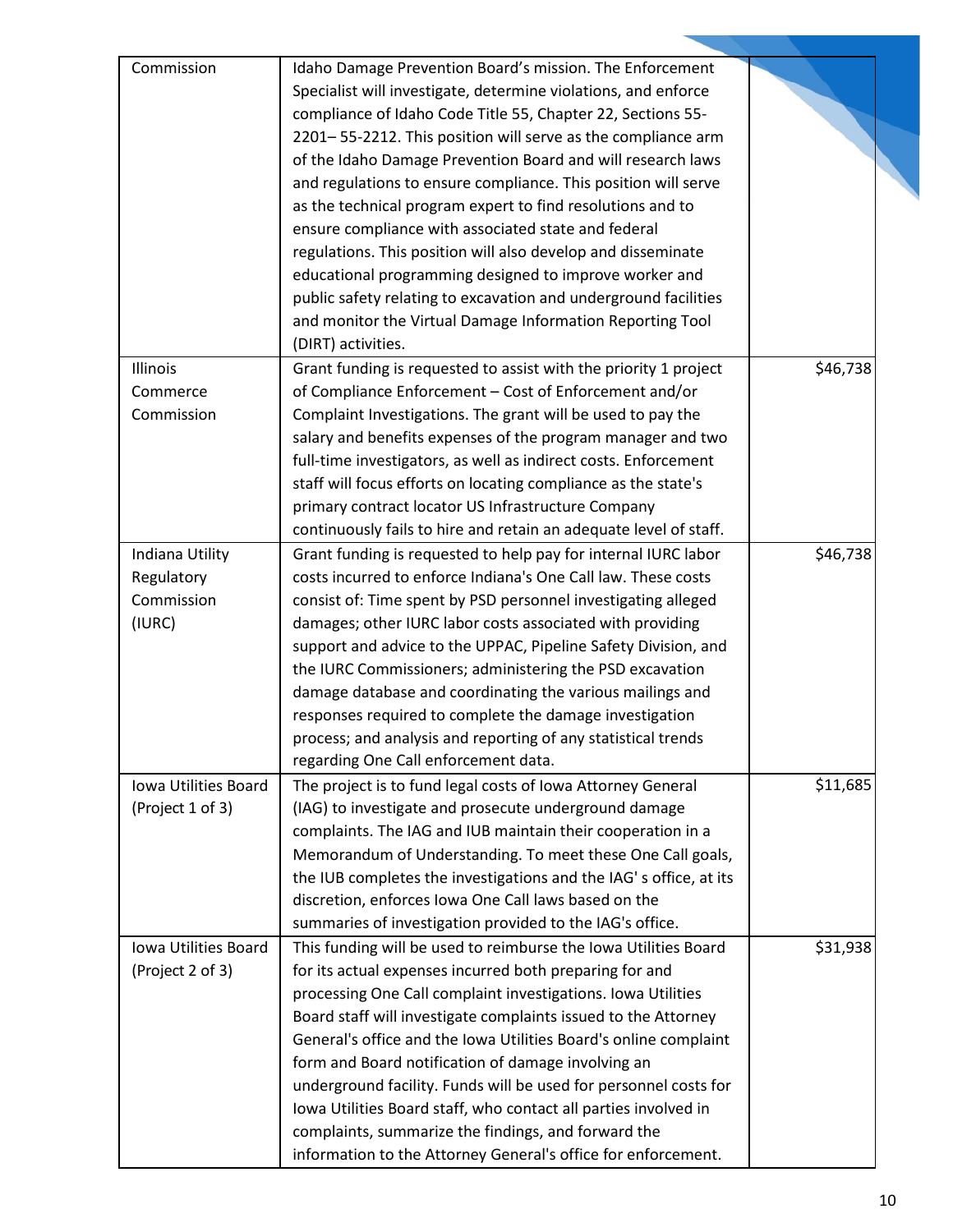| Iowa Utilities Board      | Over the past few years, the IUB has distributed educational       | \$2,338  |
|---------------------------|--------------------------------------------------------------------|----------|
| (Project 3 of 3)          | items purchased under this grant for damage prevention             |          |
|                           | awareness campaigns and 811 awareness campaigns.                   |          |
|                           | Educational items, including USB car chargers, USB keychain        |          |
|                           | chargers with the Call 811 logo, and hardhat stickers were         |          |
|                           | purchased and distributed in conjunction with various              |          |
|                           | meetings with Iowa One Call, industry, contractors, and            |          |
|                           | locators to encourage damage prevention discussions.               |          |
| Kansas                    | The requested funds for this project would continue to provide     | \$46,738 |
| Corporation               | salary and a portion of benefits for a full-time position with the |          |
| Commission                | Kansas Corporation Commission as an Underground Utility            |          |
|                           | Damage Investigator. This position would continue to be based      |          |
|                           | in the Kansas City metro area and is responsible for enforcing     |          |
|                           | the compliance of the Kansas Underground Utility Damage            |          |
|                           | Prevention Act and 49 C.F.R. 192.614.                              |          |
|                           |                                                                    |          |
| Kentucky Public           | Grant funding is requested to continue to partially fund one       | \$46,738 |
| <b>Service Commission</b> | employee to ensure compliance/ enforcement with the                |          |
|                           | Kentucky Underground Facility Damage Prevention Act,               |          |
|                           | regarding both operators and excavators. All cost incurred will    |          |
|                           | be in relation to salary, fringe and indirect cost associated with |          |
|                           | the one position.                                                  |          |
| Louisiana                 | Grant funds requested to pay salaries and benefits of two field    | \$46,738 |
| Department of             | agents whose primary responsibilities are damage prevention        |          |
| <b>Natural Resources</b>  | activities. While these responsibilities also include 192/195      |          |
|                           | inspections, grant will only be used to pay salaries and benefits  |          |
|                           | for days that are spent in the field conducting onsite             |          |
|                           | investigations pursuant to the "Louisiana Underground Utilities    |          |
|                           | and Facilities Damage Prevention Law".                             |          |
| Maine Public              | Grant funding is requested for partial funding for two Damage      | \$46,738 |
| <b>Utilities</b>          | Prevention Investigator positions. These positions enhanced        |          |
| Commission                | the Maine Public Utilities Commission's ability to effectively,    |          |
|                           | consistently, and fairly enforce their damage prevention law.      |          |
|                           | These positions also allowed for better utilization of program     |          |
|                           | personnel to perform training and education outreach and to        |          |
|                           | maintain the statistical data and performance metrics for the      |          |
|                           | damage prevention program.                                         |          |
| Michigan Public           | Grant funding is requested to partially fund the costs of the      | \$46,738 |
| <b>Service Commission</b> | damage prevention enforcement position. The full-time              |          |
|                           | damage prevention enforcement staff member is responsible          |          |
|                           | for statewide enforcement of Public Act 174, which was passed      |          |
|                           | in 2013. The staff member's responsibilities include preparing     |          |
|                           |                                                                    |          |
|                           | documents for enforcement, meeting with excavators and             |          |
|                           | operators regarding violations as requested, and providing         |          |
|                           | testimony or support for enforcement proceedings, if               |          |
|                           | necessary.                                                         |          |
| Minnesota Office of       | Grant funding is requested for activities directly associated      | \$42,843 |
| <b>Pipeline Safety</b>    | with investigation and enforcement of excavation-related           |          |
| (Project 1 of 2)          | damages governed by the Minnesota One Call laws (MS216D &          |          |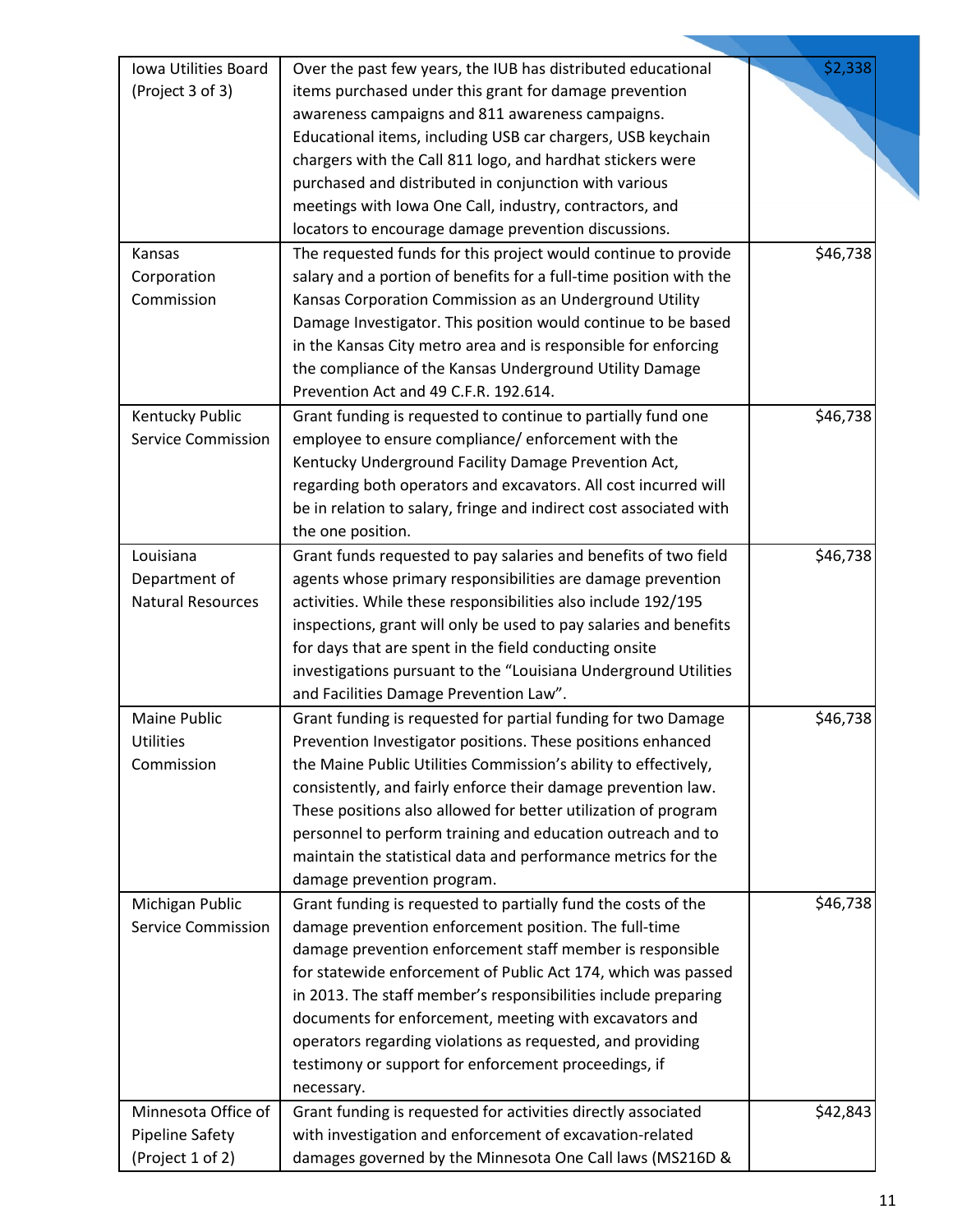|                           | Rules 7560). These activities include supervisory coordination   |          |
|---------------------------|------------------------------------------------------------------|----------|
|                           | and review of activities related to investigation and            |          |
|                           | enforcement of the One Call Grant. Activities also include       |          |
|                           | investigating excavation-related incidents, responding to        |          |
|                           | complaints involving potential non-compliances to the One        |          |
|                           | Call law, and applying appropriate enforcement actions where     |          |
|                           | the State has reason to believe violations have occurred.        |          |
| Minnesota Office of       | Grant funds requested to provide educational material for the    | \$3,895  |
| <b>Pipeline Safety</b>    | 'Call 811 Before You Dig' Campaign. MNOPS plans to maintain      |          |
| (Project 2 of 2)          | presence at the above events and hopes to add additional         |          |
|                           | presence to future events, including: 1) annual 811 Run/Walk     |          |
|                           | and 2) national home improvement chain event (Home Depot)        |          |
|                           | to partner with on April Safe Digging Month and/or an August     |          |
|                           | 11 (8/11) event to promote Call Before You Dig.                  |          |
| Mississippi Public        | Funding requested to hire an attorney who is knowledgeable       | \$14,319 |
| <b>Service Commission</b> | regarding the damage prevention law and experienced in           |          |
| (Project 1 of 3)          | providing legal counsel to the Underground Facilities Damage     |          |
|                           | Prevention Board. He would continue to research and analyze      |          |
|                           | other states' procedures and best practices, attend board        |          |
|                           |                                                                  |          |
|                           | meetings, review claims and evidence, draft and revise any       |          |
|                           | developing procedures and rules, and assist in any               |          |
|                           | enforcement activities.                                          |          |
| Mississippi Public        | Grant funds would provide locator training to municipal and      | \$8,086  |
| <b>Service Commission</b> | master meter gas operators, water/sewer operators, electric      |          |
| (Project 2 of 3)          | power association locators, contractors, Pipeline Safety staff   |          |
|                           | members, MS 811 Damage Prevention Coordinators and other         |          |
|                           | stakeholder groups. Training would cover MS Dig Law,             |          |
|                           | including how to file an alleged violation report, CGA Best      |          |
|                           | Practices, marking standards, locate theory, personal safety,    |          |
|                           | documentation, damage investigations and hands on locating       |          |
|                           | techniques. Costs include an experienced locate trainer, CGA     |          |
|                           | books, and meals for those in attendance.                        |          |
| Mississippi Public        | Grant funds would be used to purchase educational items to       | \$6,659  |
| <b>Service Commission</b> | promote the "Call Before You Dig" message at Damage              |          |
| (Project 3 of 3)          | Prevention Coordinating Council meetings, MS 811 Fun Run,        |          |
|                           | Town Hall meetings, MNGA and MPSC sponsored training,            |          |
|                           | MNGA Scholarship Golf Tournament, locator training and other     |          |
|                           | events where an appropriate audience can be reached.             |          |
| Missouri Public           | With this project, the MO PSC intends to first research best     | \$38,945 |
| <b>Service Commission</b> | practices for locating quality assurance that have been used or  |          |
| (Project 1 of 2)          | proposed by other entities (e.g. CGA, PHMSA, other states).      |          |
|                           | The MO PSC then intends to engage operators of pipelines in      |          |
|                           | Missouri in a process that will result in development of state-  |          |
|                           | wide best practices for locating quality assurance. This will be |          |
|                           | accomplished through: the MO PSC's working docket process;       |          |
|                           | individual discussions with pipeline operators and other         |          |
|                           | stakeholders; a workshop to jointly discuss findings and         |          |
|                           | suggestions; and, a final published summary document. The        |          |
|                           |                                                                  |          |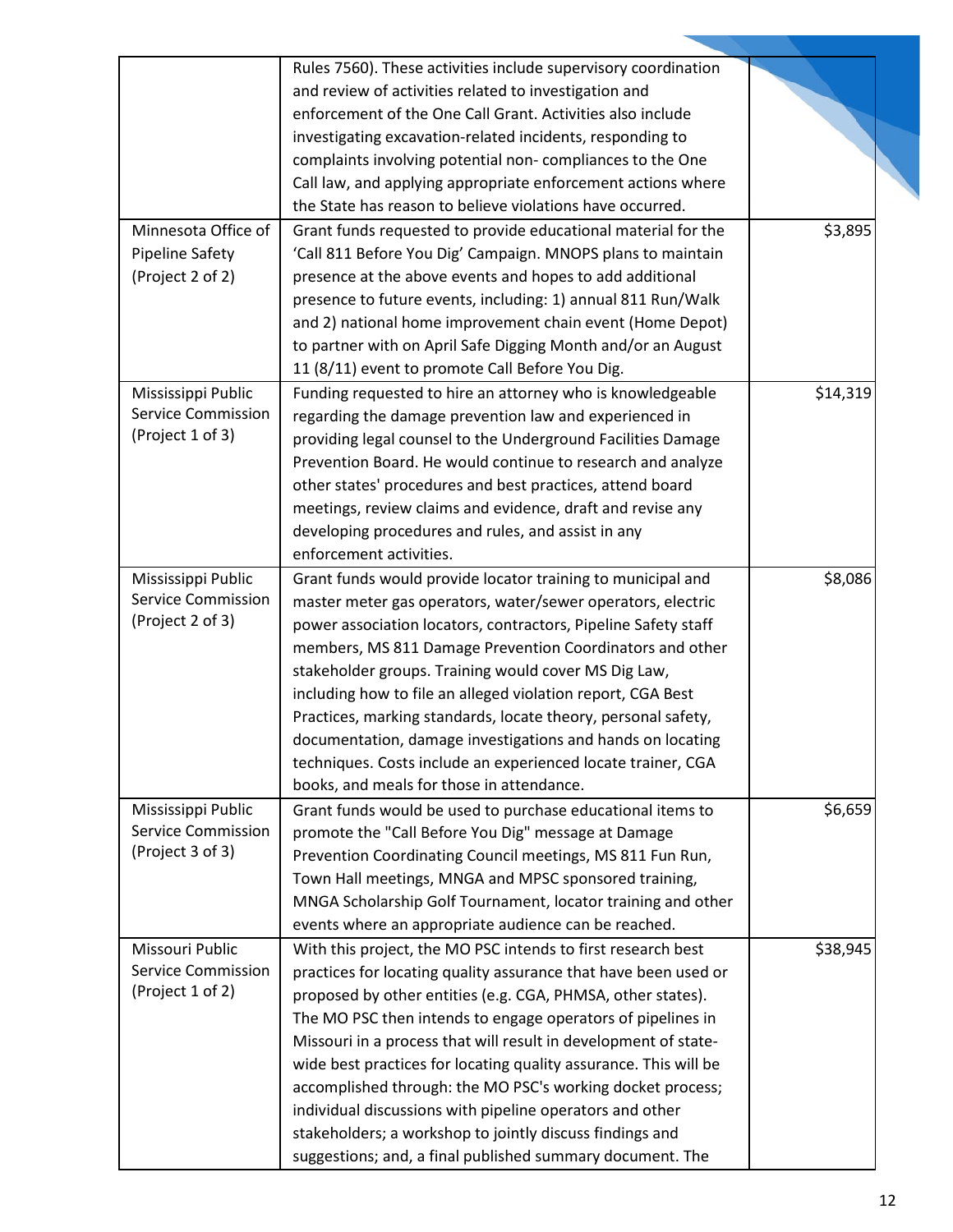|                           | project deliverable will be a compilation of best practices for    |          |
|---------------------------|--------------------------------------------------------------------|----------|
|                           | locating quality assurance and be distributed to natural gas       |          |
|                           | pipeline operators throughout the state and made publicly          |          |
|                           | available to other interested parties. Although not a part of this |          |
|                           | request, it is anticipated that Missouri pipeline safety           |          |
|                           | inspectors will be able to use the compilation as a basis for      |          |
|                           | recommendations to operators in future integrity management        |          |
|                           | inspections.                                                       |          |
| Missouri Public           |                                                                    | \$7,790  |
| <b>Service Commission</b> | Grant funding is requested to conduct a statewide 811: Call        |          |
| (Project 2 of 2)          | Before You Dig damage prevention educational/public                |          |
|                           | awareness radio campaign. Grant recipient will contract with       |          |
|                           | Learfield Communications to run approximately twenty 30-           |          |
|                           | second Call Before You Dig radio advertisements and                |          |
|                           | approximately twenty 10-second billboards (depending on the        |          |
|                           | amount of grant money awarded). These 30- second radio             |          |
|                           | spots and 10-second billboards will be broadcast on more than      |          |
|                           | 60 radio stations that comprise the statewide MissouriNet          |          |
|                           | radio network.                                                     |          |
| Nebraska Pipeline         | Grant funds requested for the Nebraska Attorney General's          | \$27,264 |
| Safety Division           | Office who is authorized by statute to enforce the One-Call        |          |
| (Project 1 of 4)          | Notification Act. One-Call Enforcement by the Office includes      |          |
|                           | investigation of the complaints that are filed. If the matter      |          |
|                           | warrants a civil penalty, the Office investigates and reviews      |          |
|                           |                                                                    |          |
|                           | factors determining civil penalty as outlined by statute,          |          |
|                           | negotiates the amount of civil penalty, and drafts legal           |          |
|                           | documents (Complaint, Voluntary Appearance, Consent                |          |
|                           | Decree, etc.). The Office also monitors compliance and works       |          |
|                           | closely with the State Fire Marshal's Office to offer damage       |          |
|                           | prevention safety education training to One-Call offenders. The    |          |
|                           | Office also litigates cases when agreements cannot be reached      |          |
|                           | also issues warning letters.                                       |          |
| Nebraska Pipeline         | Grant funds requested to be used to distribute a mailing to        | \$9,659  |
| Safety Division           | excavators and outreach stakeholder meetings with emphasis         |          |
| (Project 2 of 4)          | on reporting damages and compliance with changes in the            |          |
|                           | state law. Approximately 5-7 meetings and 5 locate workshops       |          |
|                           | throughout the state of Nebraska.                                  |          |
| Nebraska Pipeline         | Grant funds are being requested for a project that would           | \$1,947  |
| <b>Safety Division</b>    | involve conducting locator workshops in conjunction with           |          |
| (Project 3 of 4)          | stakeholder meetings. The workshops would be open to               |          |
|                           | anyone in Nebraska who does locating of underground utility        |          |
|                           | lines. Field trials and demonstrations of new technology           |          |
|                           | locating equipment will be conducted at the workshops as well      |          |
|                           | as classroom instruction on locate theory. The curriculum will     |          |
|                           | also focus on Nebraska One Call procedures and provide an          |          |
|                           | overview of the Common Ground Alliance Best Practices. The         |          |
|                           | workshops will address any insufficient locating practices and     |          |
|                           | allow for consistent training across the State of Nebraska.        |          |
| Nebraska Pipeline         | Grant funds requested to support 2500 Excavator Manuals that       | \$7,790  |
| <b>Safety Division</b>    | contain information that is relevant to all stakeholder groups     |          |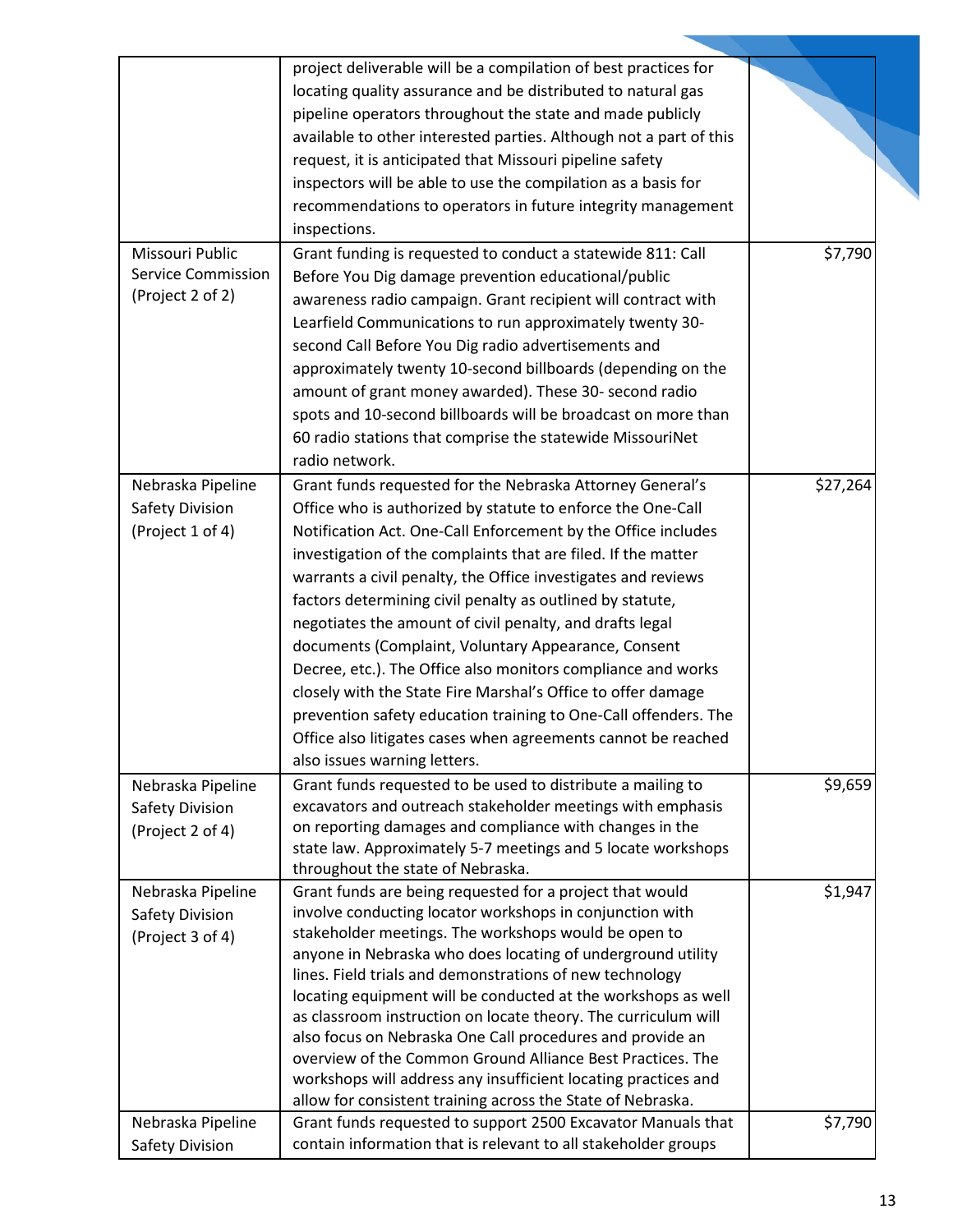| (Project 4 of 4)                      | regarding all stakeholder groups. Also funds to purchase 5000                                                         |          |
|---------------------------------------|-----------------------------------------------------------------------------------------------------------------------|----------|
|                                       | dashboard calendars to be distributed to Nebraska excavators.                                                         |          |
|                                       | And 700 t-shirts with 811 messages printed on both side of                                                            |          |
|                                       | shirts and distributed to excavators statewide.                                                                       |          |
| Nevada Public                         | Grant funding is requested for continued strong and effective                                                         | \$46,738 |
| <b>Utilities Commission</b>           | enforcement efforts and to prepare civil penalty filings and                                                          |          |
|                                       | issue civil penalties under Nevada's One Call Law. Funding is                                                         |          |
|                                       | requested to pay for Commission personnel to carry out                                                                |          |
|                                       | enforcement program.                                                                                                  |          |
| New Hampshire                         | Grant funding is requested to fund 51 percent of the                                                                  | \$46,738 |
| <b>Public Utilities</b><br>Commission | associated direct costs for the Underground Damage                                                                    |          |
|                                       | Prevention Specialist position. New Hampshire (NH) will use<br>One Call Grant to fund strict enforcement of the State |          |
|                                       | Underground Damage Prevention Program in accordance with                                                              |          |
|                                       | our statutes and administrative rules for non-gas related                                                             |          |
|                                       | excavation damage incidents and other violations.                                                                     |          |
| New Mexico Pipeline                   | Grant funding is requested to partially fund three damage                                                             | \$46,738 |
| Safety Bureau                         | prevention employees whose primary jobs are to investigate                                                            |          |
|                                       | excavation damage complaints and to enforce compliance with                                                           |          |
|                                       | the NM State Excavation Laws and Regulations. They also                                                               |          |
|                                       | conduct frequent patrols of construction sites and verify                                                             |          |
|                                       | excavators have valid locate requests and have maintained the                                                         |          |
|                                       | markings. The program manager and two administrative                                                                  |          |
|                                       | assistants also contribute time and support the three                                                                 |          |
|                                       | investigators. The funds will be used for a portion of each                                                           |          |
|                                       | employee's salary.                                                                                                    |          |
| <b>New York</b>                       | Funding requested for Pipeline Safety Staff who investigate                                                           | \$32,717 |
| Department of                         | damages and complaints and issues citations when applicable.                                                          |          |
| <b>Public Service</b>                 | We currently employ supervisors, investigators, clerical staff,                                                       |          |
| (Project 1 of 3)                      | and legal counsel who spend approximately nine percent of                                                             |          |
|                                       | their time on damage prevention activities. This time includes                                                        |          |
|                                       | only the onsite field investigations, follow up to review one-call                                                    |          |
|                                       | center and/or utility locate and damage report records,                                                               |          |
|                                       | interviewing parties involved, preparing reports with diagrams                                                        |          |
|                                       | and photographic documentation, and preparing citation                                                                |          |
|                                       | paperwork. Engineering staff also reviews citations and                                                               |          |
|                                       | supporting evidence, reviews written responses and/or                                                                 |          |
|                                       |                                                                                                                       |          |
|                                       | conducts informal conferences, prepares correspondences,                                                              |          |
|                                       | Commission Orders, and maintains databases necessary to                                                               |          |
|                                       | track the status of cases and compile statistics. Grant funds                                                         |          |
|                                       | would be used to offset personnel costs, including salary and                                                         |          |
|                                       | benefits, for conduct of the damage prevention enforcement                                                            |          |
|                                       | program.                                                                                                              |          |
| New York                              | Funding requested to support purchase of equipment for on-                                                            | \$12,619 |
| Department of                         | going enforcement activities which will assist in documenting                                                         |          |
| <b>Public Service</b>                 | investigations. Request included various items to be used in                                                          |          |
| (Project 2 of 3)                      | field for investigations including HIT Kits, evidence markers and                                                     |          |
|                                       | various measurement devices.                                                                                          |          |
| New York                              | Funds requested to print a minimum of 3,000 damage                                                                    | \$1,402  |
| Department of                         | prevention information booklets in 2020. The estimated cost is                                                        |          |
| <b>Public Service</b>                 | \$0.60 per booklet and covers the cost for in-house labor,                                                            |          |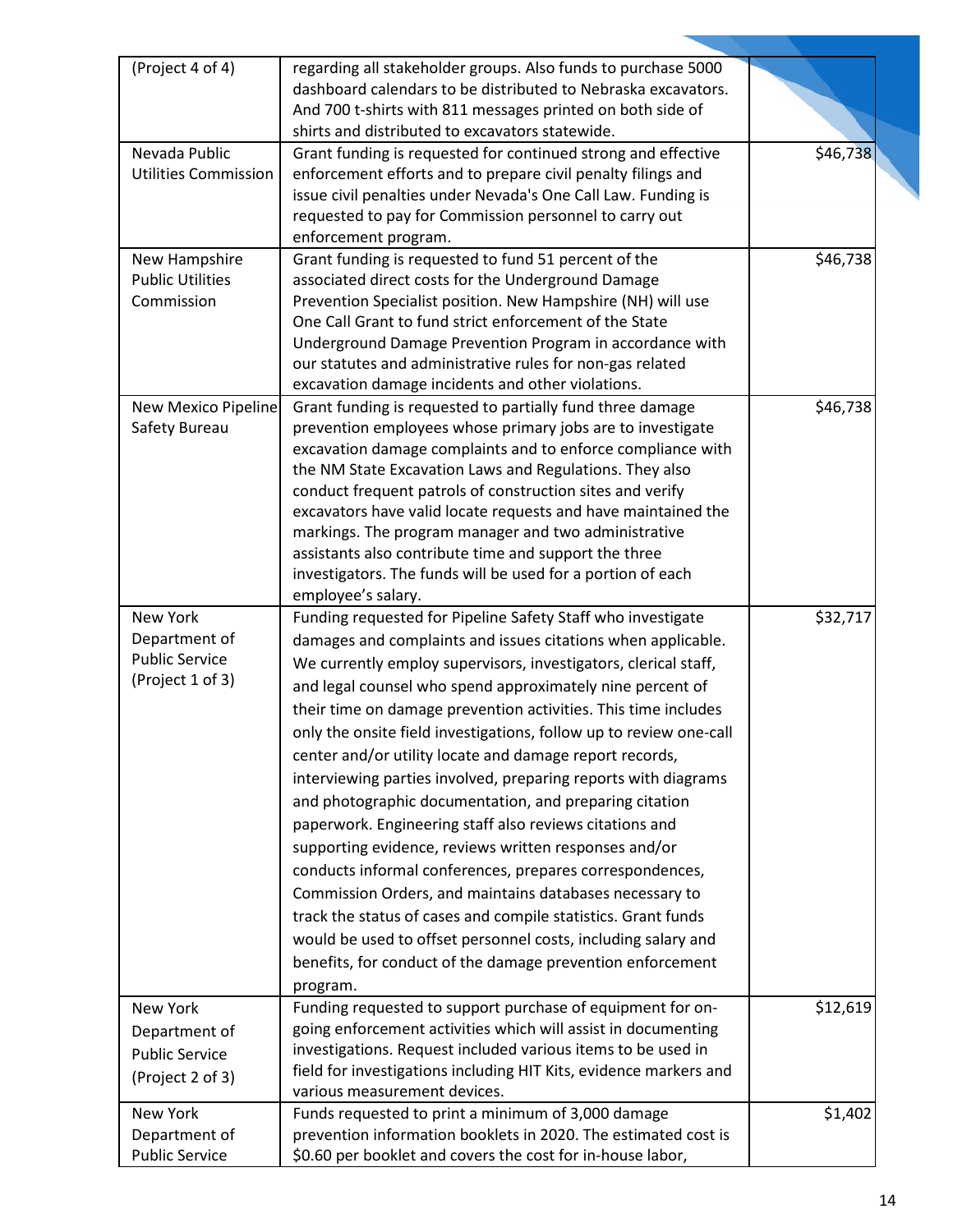| (Project 3 of 3)                        | including salary, benefits, and supplies. The booklets are                                                   |          |
|-----------------------------------------|--------------------------------------------------------------------------------------------------------------|----------|
|                                         | distributed during investigations and complaints, upon request,                                              |          |
|                                         | and are included in enforcement correspondences.                                                             |          |
| North Carolina                          | Grant funds requested to pay for academic consultant for                                                     | \$17,916 |
| <b>Utilities Commission</b>             | services that include surveying contract locators and form                                                   |          |
| (Project 1 of 2)                        | focus group study to understand challenges in locating                                                       |          |
|                                         | services. Study aims to understand causes and practices                                                      |          |
|                                         | leading to increasing number of updated tickets. Deliverable is                                              |          |
|                                         | a technical report to discuss findings of three studies at end of                                            |          |
|                                         | project. The report will discuss research design, outcomes and                                               |          |
|                                         | set of recommendations for future adoption.                                                                  |          |
| North Carolina                          | Funding requested for 811 Awareness (811 wrap) on 52 truck                                                   | \$7,790  |
| <b>Utilities Commission</b>             | tailgates for 26 Electric Co-Operatives across the State of NC.                                              |          |
| (Project 2 of 2)<br>North Dakota Public |                                                                                                              | \$38,948 |
| <b>Service Commission</b>               | Funding requested to reimburse the State for expenses<br>incurred in the enforcement of the ND One-Call law. |          |
| (Project 1 of 2)                        |                                                                                                              |          |
|                                         | Allegations of One-Call law violation are treated as                                                         |          |
|                                         | administrative cases and are documented. Commission                                                          |          |
|                                         | employees involved in the Commission's One-Call enforcement                                                  |          |
|                                         | activities will record their time to support any cost                                                        |          |
|                                         | reimbursement requested under the One-Call grant. Dollar                                                     |          |
|                                         | amounts have been included for only the personnel, fringe                                                    |          |
|                                         | benefits and indirect costs categories. Commission employees                                                 |          |
|                                         | are involved in the development and implementation of the                                                    |          |
|                                         | Commission's damage prevention enforcement program, and                                                      |          |
|                                         | participate in the Commission's administrative proceedings                                                   |          |
|                                         | regarding such enforcement. Commission staff also participate                                                |          |
|                                         | in the North Dakota One-Call Board quarterly meetings and                                                    |          |
|                                         | One Call Stakeholder meetings to discuss improvements to                                                     |          |
|                                         | One-Call law and enforcement activities.                                                                     |          |
| North Dakota Public                     | Grant funds requested for a statewide educational campaign                                                   | \$5,845  |
| <b>Service Commission</b>               | promoting 811 and damage prevention. The campaign will                                                       |          |
| (Project 2 of 2)                        | include billboard advertising throughout the state of North                                                  |          |
|                                         | Dakota, educational materials and items utilizing the 811 logos.                                             |          |
|                                         | The items will be distributed at events such as the North                                                    |          |
|                                         | Dakota State Fair, Common Ground Alliance Safety Summit and                                                  |          |
|                                         |                                                                                                              |          |
|                                         | Pipeline Safety Operator Training. The items will assist in                                                  |          |
|                                         | educating the public and other stakeholders about damage                                                     |          |
|                                         | prevention and the importance of calling before you dig.                                                     |          |
| Rhode Island                            | We will continue to use the funds from this grant to pay for a                                               | \$46,738 |
| Division of Public                      | portion of the Salary & Benefits of our Engineer who enforces                                                |          |
| <b>Utilities and Carriers</b>           | the Rhode Island One Call Law. This Engineer maintains a time                                                |          |
|                                         | sheet and historically spends a little over 65% of his time and                                              |          |
|                                         | efforts enforcing the Rhode Island One Call Law. This Engineer                                               |          |
|                                         | performs 100% of the investigations and enforcement actions                                                  |          |
|                                         | of the states - One Call Law. These investigations usually are                                               |          |
|                                         | the result of excavating incidents or formal complaints filed                                                |          |
|                                         | with the Rhode Island Division of Public Utilities and Carriers.                                             |          |
|                                         |                                                                                                              |          |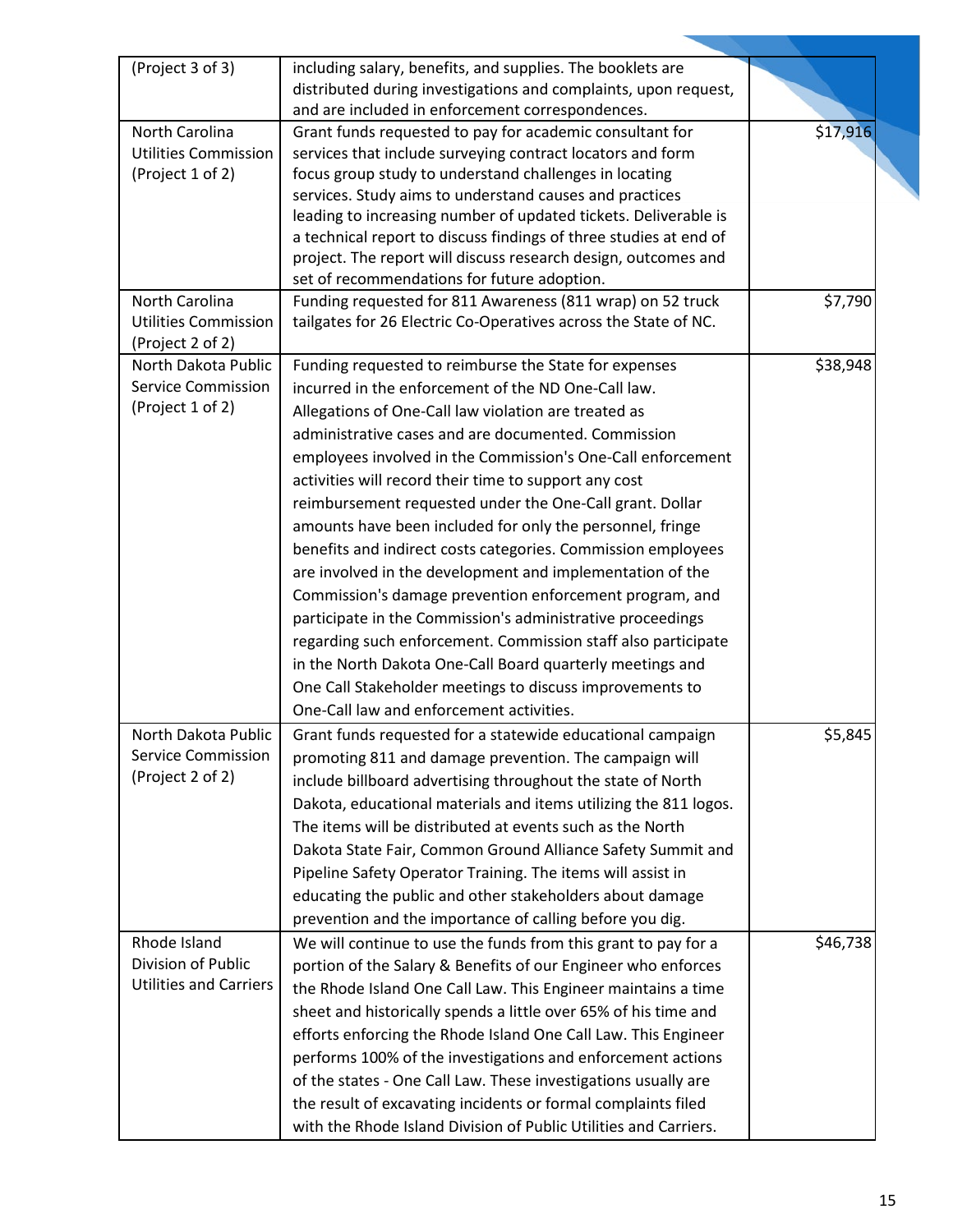| <b>Tennessee Public</b>   | Grant funding is requested for a portion of salary and benefits  | \$15,622    |
|---------------------------|------------------------------------------------------------------|-------------|
|                           |                                                                  |             |
| <b>Utility Commission</b> | of TPUC staff member who provides administrative support for     |             |
|                           | the damage prevention program. Administrative functions          |             |
|                           | include; database administration, compiling data/reports,        |             |
|                           | executive committee meeting preparation, generating              |             |
|                           | documents such as citations and notices, and administering       |             |
|                           | investigations and enforcement activities.                       |             |
| Vermont                   | Grant funding is requested for compliance and enforcement        | \$43,949    |
| Department of             | activities during Calendar Year 2020: General Administration of  |             |
| <b>Public Service</b>     | Vermont Underground Facility Damage Prevention Program           |             |
|                           | Procedures and process cases.                                    |             |
| Washington                | Funding requested for one investigator. The growth in the        | \$46,738    |
| <b>Utilities and</b>      | reporting and analysis and evaluation of additional damage       |             |
| Transportation            | parameters (locate mismarks, failing to mark, mapping errors)    |             |
| Commission                | the program is also expecting to hire an additional investigator |             |
|                           | to conduct investigations and enforcement activities. The        |             |
|                           | funding will be used to cover a portion of the salary and        |             |
|                           | benefits of the investigators.                                   |             |
| <b>Wyoming Public</b>     | Grant funding requested for the WPSC and Wyoming                 | \$6,758     |
| <b>Service Commission</b> | Association of Broadcasters (WAB) will enter into a contract to  |             |
|                           | run two months of PSAs throughout the state. The WAB,            |             |
|                           | through its member radio stations, provides statewide            |             |
|                           | coverage and will run the PSAs throughout the state. The WPSC    |             |
|                           |                                                                  |             |
|                           | would like to run the PSAs in September and October to           |             |
|                           | promote One-Call of Wyoming.                                     |             |
|                           | <b>Total</b>                                                     | \$1,058,001 |
|                           |                                                                  |             |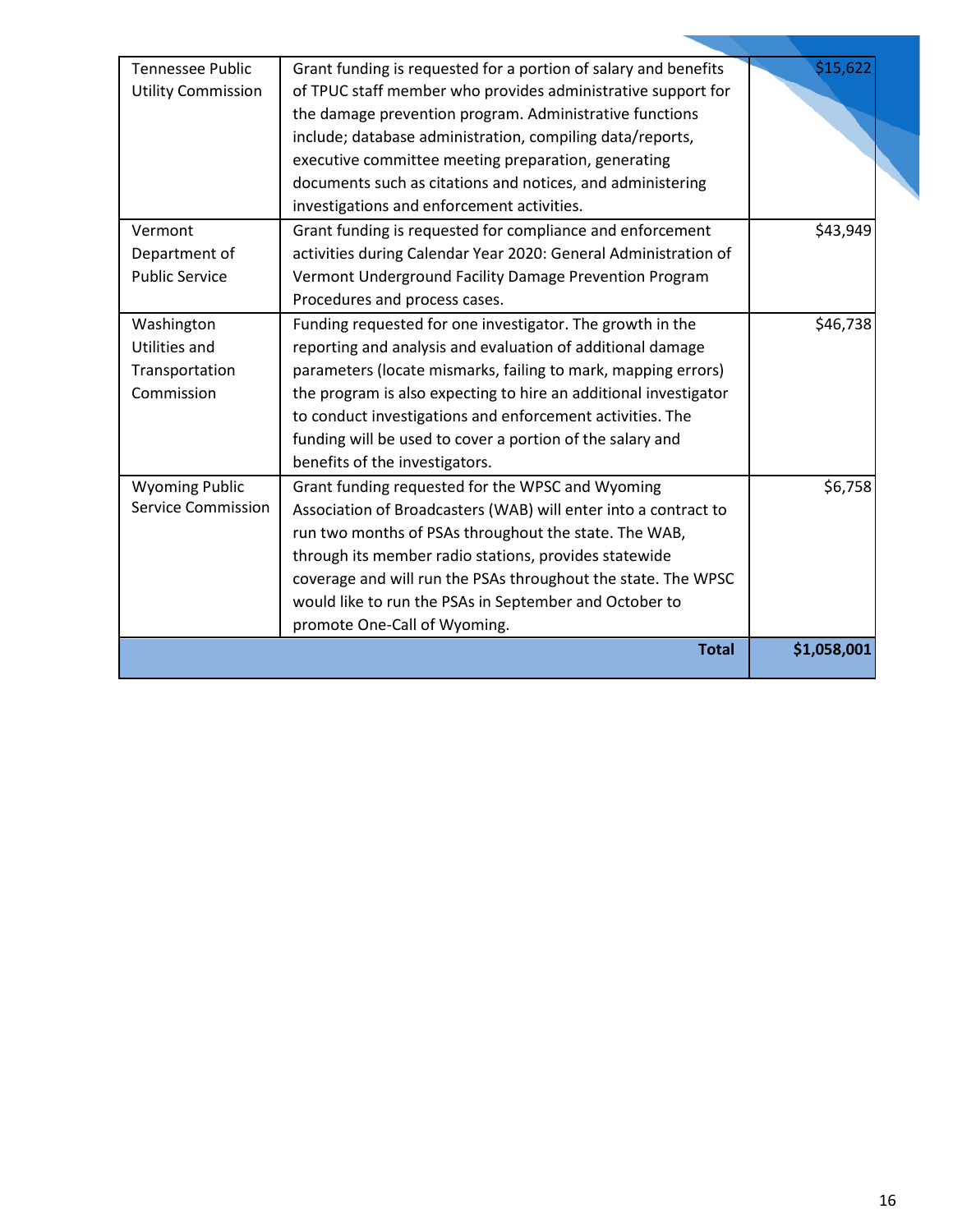#### **Pipeline Safety Competitive Academic Agreement Program (CAAP)**

PHMSA is awarding \$1,999,912 (combined) to in fiscal year 2020 funding for it Competitive Academic Agreement Program (CAAP), which will support university research and technological developments that will improve the safety of the nation's energy pipelines. CAAP was created to introduce graduate and PhD students to common pipeline integrity challenges and demonstrate how their engineering or technical backgrounds might contribute to the field of pipeline safety. The goal of the CAAP is to spur innovation and solutions to pipeline safety challenges facing the Nation's pipeline infrastructure through academic research and university student involvement. These projects will further promote industry investment in solutions that improve pipeline safety and protect the environment. CAAP is similar to other federal programs designed to educate and lure more applicants in technical disciplines with lower federal recruitment rates. The awards are partially matched by non-federal funding.

These pipeline safety research projects will support PHMSA's mission by promoting technological advancement, increased innovation, and knowledge dissemination to enhance pipeline safety. They are focused on three research topic areas: (1) pipeline safety academic collaboration with industry; (2) alternating current corrosion affecting pipelines in common corridors; and (3) performance degradation of plastic pipe.

| <b>State</b> | <b>University</b>                 | <b>Project Description</b>                                                                                                                                                                                                                                                                                                                                                                                                                                                                                                                                                                                                                                                                                                                                                                                                              | <b>Amount</b> |
|--------------|-----------------------------------|-----------------------------------------------------------------------------------------------------------------------------------------------------------------------------------------------------------------------------------------------------------------------------------------------------------------------------------------------------------------------------------------------------------------------------------------------------------------------------------------------------------------------------------------------------------------------------------------------------------------------------------------------------------------------------------------------------------------------------------------------------------------------------------------------------------------------------------------|---------------|
|              |                                   | Title: Nondestructive Diagnosis and Probabilistic<br>Prognosis of Aging Plastic Pipe                                                                                                                                                                                                                                                                                                                                                                                                                                                                                                                                                                                                                                                                                                                                                    |               |
| Nebraska     | University of<br>Nebraska-Lincoln | The main objectives of this project are: evaluating<br>degradation of plastic pipe using nonlinear ultrasonic<br>nondestructive evaluation (NDE); demonstrating the<br>correlation between nonlinear ultrasonic parameters<br>with stress cracking resistance (SCR) of materials; and<br>improving the probabilistic decision model by<br>reducing uncertainties in material properties.                                                                                                                                                                                                                                                                                                                                                                                                                                                | \$250,000     |
| Michigan     | Michigan State<br>University      | Title: AI-enabled ILI Robot with Integrated Structured<br>Light NDE for Distribution Pipelines<br>Michigan State's goal is to deliver a better pipeline<br>inspection system with 3-dimensional (3D) scans<br>along pipe bends. The deliverable is a field test-ready<br>structured light tool integrated with a highly flexible<br>snake robot, which can adapt to the complex<br>environment inside distribution pipelines. The AI-<br>enabled smart scanning tool will reconstruct and<br>characterize the pipe 3D internal profile and detect<br>damages like deformations and material losses. The<br>proposed tool will provide the operator with precise<br>3D information about the status of the pipe internal<br>surface, which increases the probability of detection<br>and leads to better damage evaluation capabilities. | \$250,000     |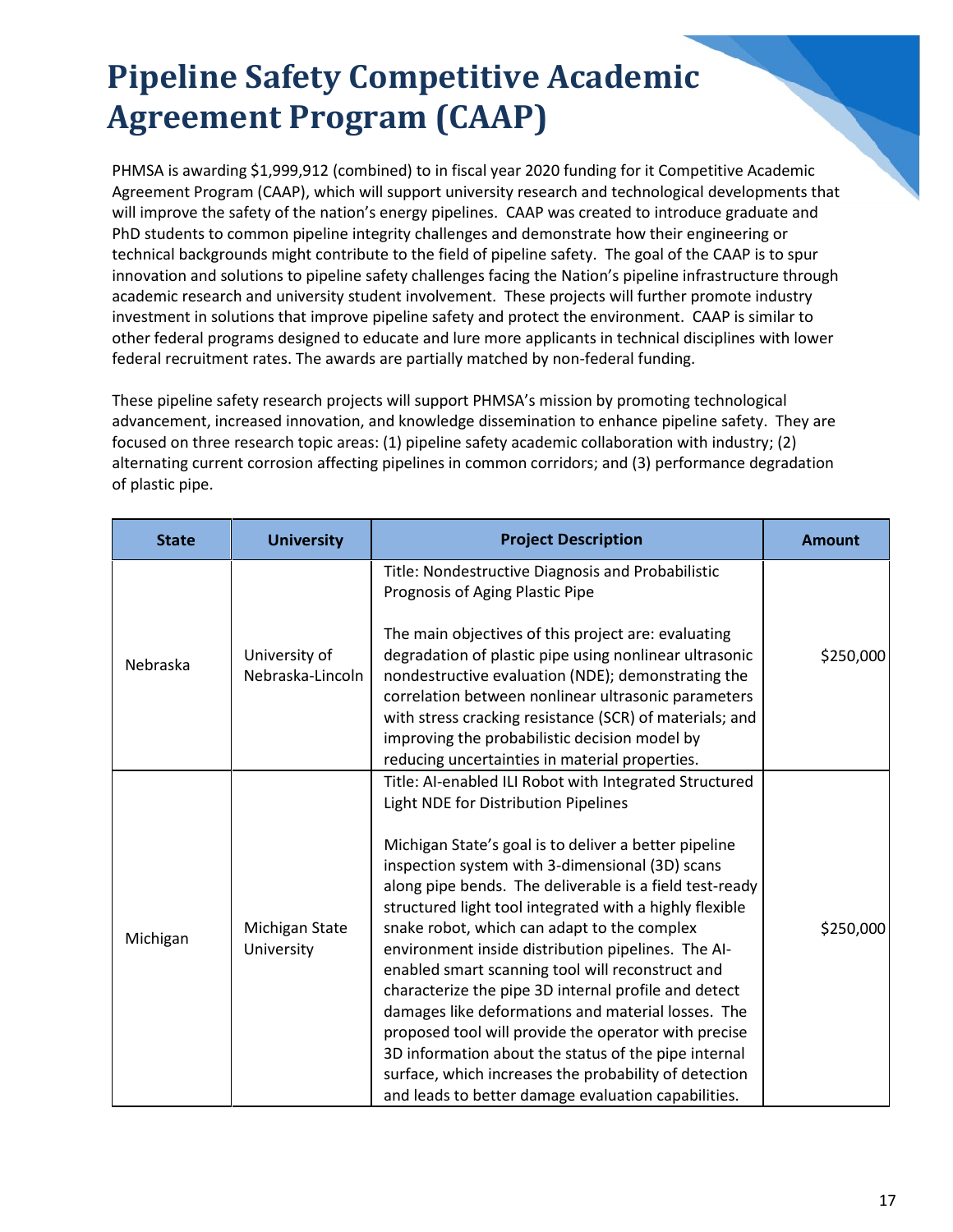|              |                         | Title: Holistic Electromagnetic and Ultrasonic NDE                                                               |           |
|--------------|-------------------------|------------------------------------------------------------------------------------------------------------------|-----------|
|              |                         | Techniques for Plastic Pipeline Aging and Degradation                                                            |           |
|              |                         | Characterization                                                                                                 |           |
|              |                         |                                                                                                                  |           |
|              |                         | The proposal's objective is to design an integrated                                                              |           |
|              | Michigan State          | near-field flexible microwave and non-linear                                                                     | \$250,000 |
| Michigan     | University              | ultrasonic probing tool. The tool will detect the                                                                |           |
|              |                         | extent of plasticizer loss in the walls of pipelines and<br>will characterize plastic degradation. By the end of |           |
|              |                         | the project, the researchers would have developed a                                                              |           |
|              |                         | linear guided wave system allowing faster scanning at                                                            |           |
|              |                         | a cheaper cost.                                                                                                  |           |
|              |                         |                                                                                                                  |           |
|              |                         | Title: Probabilistic Performance Modeling and                                                                    |           |
|              |                         | Optimum Maintenance Planning of Plastic Pipeline                                                                 |           |
|              |                         | with Piezoelectric Based NDE Updating                                                                            |           |
|              |                         | Early detection of plastic pipe crack and strength                                                               |           |
|              |                         | reduction is needed to develop informed models for                                                               |           |
|              |                         | decision making. The research intends to develop a                                                               |           |
|              | <b>Rutgers State</b>    | model to improve maintenance planning for plastic                                                                | \$249,912 |
| New Jersey   | University              | pipe using piezoelectric-based NDE updating                                                                      |           |
|              |                         | methods. The research will use NDE in detecting                                                                  |           |
|              |                         | cracks of plastic pipe. The data will help operators to<br>determine preventative and mitigative actions by      |           |
|              |                         | building a prototype model for NDE of crack pattern                                                              |           |
|              |                         | and material degradation. This research will prolong                                                             |           |
|              |                         | pipeline service life, reduce maintenance costs and                                                              |           |
|              |                         | downtime, and improve pipeline safety.                                                                           |           |
|              |                         |                                                                                                                  |           |
|              |                         | Title: Improving Pipeline Safety During Gas Leakage<br>Events Using Near Real-Time Data Networks and             |           |
|              |                         | <b>Optimal Decision-Making Tools</b>                                                                             |           |
|              |                         |                                                                                                                  |           |
|              |                         | The researcher seeks to create a new method for                                                                  |           |
|              |                         | methane detection. The research objective is to                                                                  |           |
|              | University of           | improve pipeline safety during gas leakage events                                                                |           |
| Texas        | Texas at                | using near real-time data networks and optimal<br>decision-making tools. This would be achieved by               | \$250,000 |
|              | Arlington               | integrating knowledge of gas migration and sensor                                                                |           |
|              |                         | networking specific to pipeline leak detection and                                                               |           |
|              |                         | quantification. The researcher will also evaluate how                                                            |           |
|              |                         | best to incorporate this knowledge into an operator's                                                            |           |
|              |                         | risk assessments to address gas leakage incidents. At                                                            |           |
|              |                         | the end of the project, the results generated will be                                                            |           |
|              |                         | publicly available to help industry.                                                                             |           |
|              |                         | Title: Modeling Slow Crack Growth Under Thermal<br>and Chemical Effects and Accurate NDT of Cracks for           |           |
|              |                         | Fitness Predictions of Polyethylene Pipes                                                                        |           |
| Rhode Island | <b>Brown University</b> |                                                                                                                  | \$250,000 |
|              |                         | The project aims to develop a slow crack growth                                                                  |           |
|              |                         | model for polyethylene pipe failure under chemical                                                               |           |
|              |                         | and thermal environments and provide a method for                                                                |           |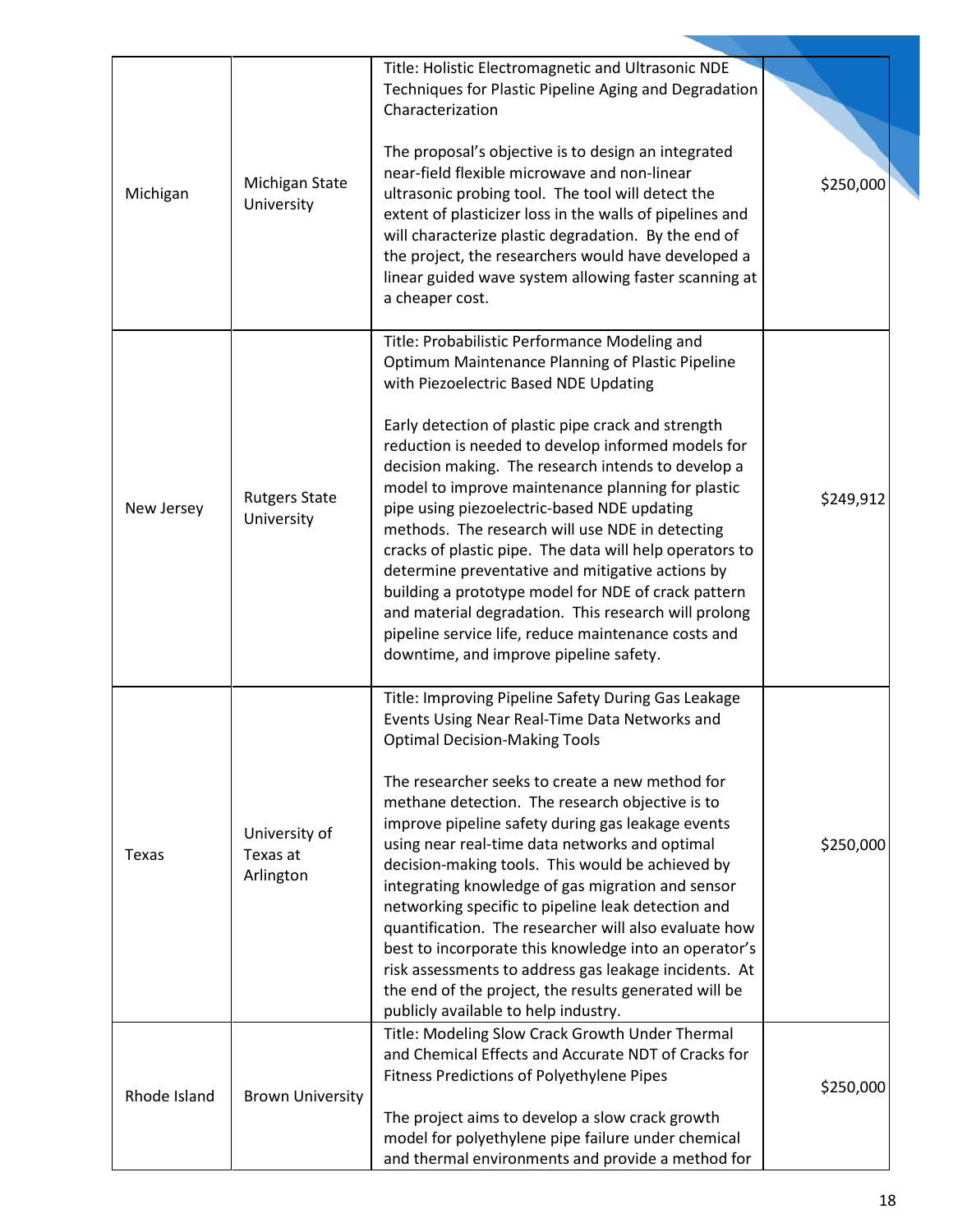| California | University of<br>California<br>Berkeley | accurate crack size measurements for reliable fitness<br>for service assessments.<br>Title: Distributed Strain Sensing for Pipeline Safety<br>against Fault Moving and Landslides<br>Currently, there is no available method to firmly<br>attach fiber optic cable to the pipeline for long-term<br>pipe strain monitoring. This project examines the<br>feasibility of using a new measurement system<br>developed by UC Berkeley for long-term monitoring<br>of buried gas pipelines that are potentially vulnerable<br>to ground deformation across faults and landslides. In<br>this project, different fiber optic cable attachment<br>methods will be tested in the laboratory. The<br>development includes specifications of fiber optic<br>material, installation methods, and repair strategies.<br>The developed system will be tested at a PG&E site<br>and a commercialization plan for the system for | \$250,000   |
|------------|-----------------------------------------|--------------------------------------------------------------------------------------------------------------------------------------------------------------------------------------------------------------------------------------------------------------------------------------------------------------------------------------------------------------------------------------------------------------------------------------------------------------------------------------------------------------------------------------------------------------------------------------------------------------------------------------------------------------------------------------------------------------------------------------------------------------------------------------------------------------------------------------------------------------------------------------------------------------------|-------------|
| Ohio       | The University of<br>Akron              | pipeline monitoring will be developed thereafter.<br>Title: Probabilistic Performance Evaluation of<br><b>Cathodically Protected Pipelines Considering AC</b><br>Corrosion<br>The project proposal's main objective is to evaluate<br>the performance of cathodically protected pipelines<br>under alternating current (AC) corrosion by utilizing<br>experimental testing and numerical analysis to<br>examine AC-induced corrosion behavior. This<br>method will be used to identify key factors<br>influencing AC corrosion. The research will provide<br>an understanding of the AC corrosion mechanism.                                                                                                                                                                                                                                                                                                       | \$250,000   |
|            |                                         | <b>Total</b>                                                                                                                                                                                                                                                                                                                                                                                                                                                                                                                                                                                                                                                                                                                                                                                                                                                                                                       | \$1,999,912 |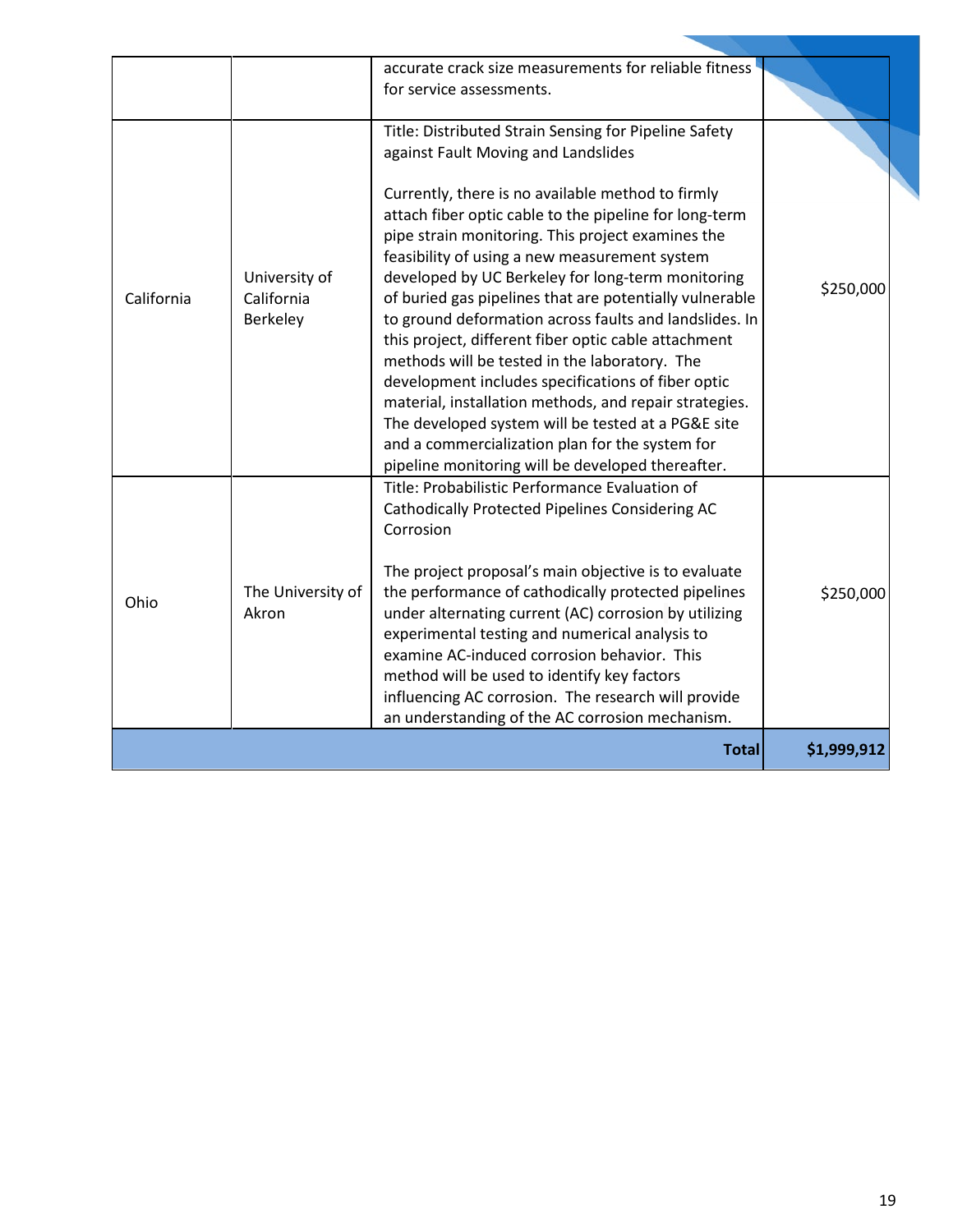## **Pipeline Safety Technical Assistance Grants (TAG)**

PHMSA is awarding over \$1,184,506 (combined) in pipeline safety technical assistance grants to support 12 projects in eight states. PHMSA Technical Assistance Grants allow local communities and groups of individuals to obtain funding for technical assistance in the form of engineering or other scientific analysis of pipeline safety issues and help increase the scope and quality of public participation in the safe planning and operation of pipelines located in and around local communities.

| <b>State</b> | <b>Agency/Award</b> | <b>Project Description</b>                                                                                                                                                                                                                                                                                                                                                                                                                                                                                                                                                                                                                                                                                                                                                                                                                                                                                                                                                                                                         | <b>Amount</b> |
|--------------|---------------------|------------------------------------------------------------------------------------------------------------------------------------------------------------------------------------------------------------------------------------------------------------------------------------------------------------------------------------------------------------------------------------------------------------------------------------------------------------------------------------------------------------------------------------------------------------------------------------------------------------------------------------------------------------------------------------------------------------------------------------------------------------------------------------------------------------------------------------------------------------------------------------------------------------------------------------------------------------------------------------------------------------------------------------|---------------|
|              | <b>Recipient</b>    |                                                                                                                                                                                                                                                                                                                                                                                                                                                                                                                                                                                                                                                                                                                                                                                                                                                                                                                                                                                                                                    |               |
| Colorado     | City of Gunnison    | <b>GIS MAPPING AND PIPELINE RISK ASSESSMENT</b><br>The City of Gunnison proposes to complete a GIS-<br>driven risk assessment and develop an asset<br>management system to better understand the risks<br>associated with the high-pressure and medium-<br>pressure natural gas transmission pipelines operated<br>by Xcel Energy within the City and to determine how<br>best to educate themselves and the public. The<br>applicant will prepare an emergency evacuation<br>zone and hazardous pipeline evacuation area map.<br>The applicant will electronically map the pipelines to<br>improve emergency response capabilities and will<br>conduct a public outreach campaign to promote the<br>risk assessment. The applicant also plans to develop<br>a series of emergency scenarios to better<br>understand the threats and to include planning for<br>how to handle a loss to emergency backup water<br>lines, sewer lines, power to the wastewater<br>treatment plant, and other important transportation<br>corridors. | \$99,590      |
| Colorado     | Town of Palisade    | <b>GIS MAPPING AND PIPELINE RISK ASSESSMENT</b><br>The Town of Palisade proposes to complete a GIS-<br>driven risk assessment and develop an asset<br>management system to better understand the risks<br>associated with the natural gas transmission pipeline<br>operated by Xcel Energy within the Town and to<br>determine how best to educate themselves and the<br>public. The applicant will prepare an emergency<br>evacuation zone and hazardous pipeline evacuation<br>area map. The applicant will electronically map the<br>pipelines to improve emergency response<br>capabilities and will conduct a public outreach<br>campaign to promote the risk assessment. The<br>applicant will also develop a series of emergency<br>scenarios to better understand the risks, including<br>planning for how to handle a possible incident in the                                                                                                                                                                            | \$99,660      |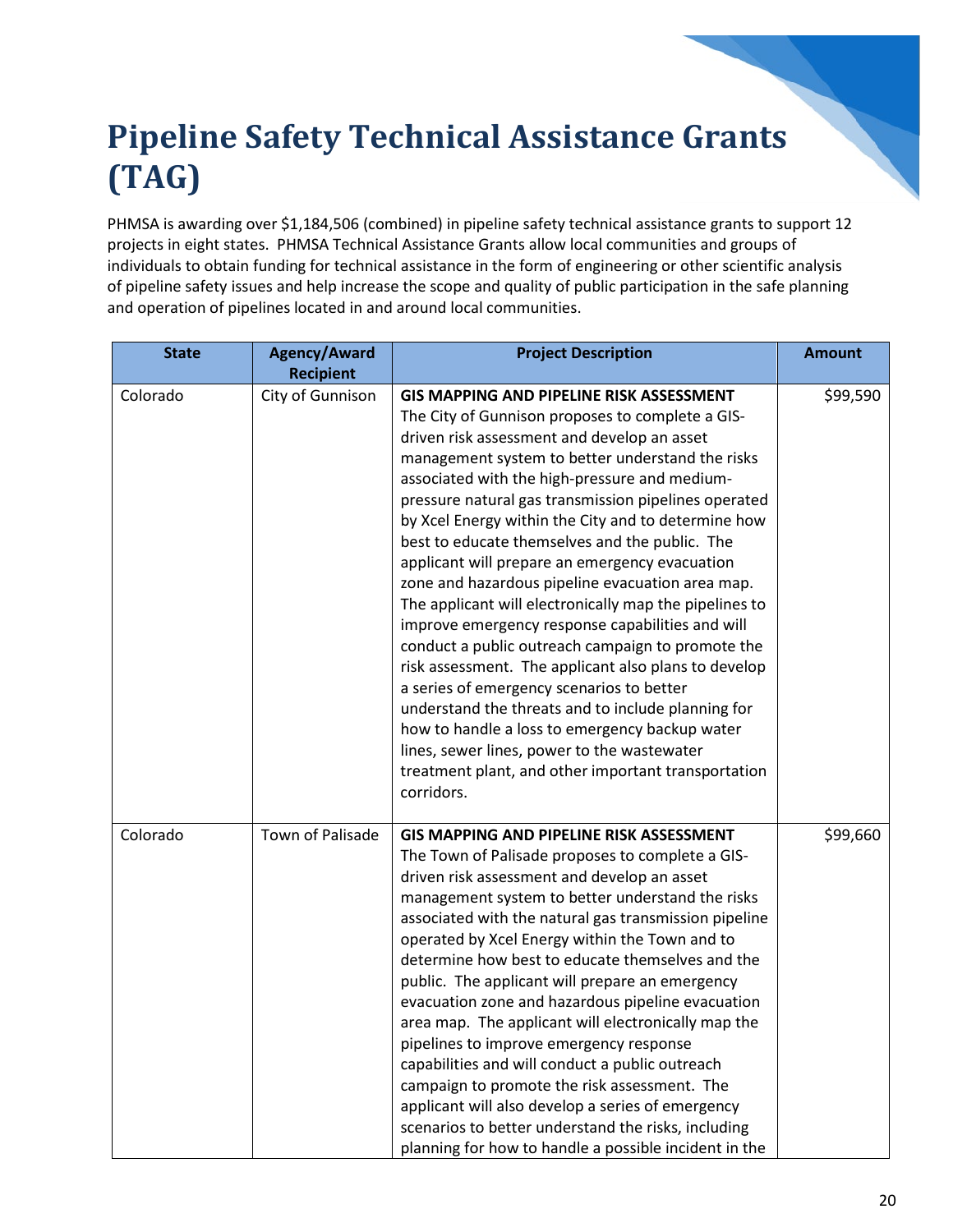|           |                                                                   | Riverbend Park where the natural gas pipeline is<br>located.                                                                                                                                                                                                                                                                                                                                                                                                                                                                                                                                                                                                                                                                                                                                                                                                                                         |           |
|-----------|-------------------------------------------------------------------|------------------------------------------------------------------------------------------------------------------------------------------------------------------------------------------------------------------------------------------------------------------------------------------------------------------------------------------------------------------------------------------------------------------------------------------------------------------------------------------------------------------------------------------------------------------------------------------------------------------------------------------------------------------------------------------------------------------------------------------------------------------------------------------------------------------------------------------------------------------------------------------------------|-----------|
| Florida   | <b>East Central</b><br>Florida Regional<br>Planning<br>Commission | <b>EMERGENCY RESPONDERS SAFETY INITIATIVE</b><br>The East Central Florida Regional Planning<br>Commission proposes to increase the safety of<br>emergency responders by purchasing gas detector<br>systems that will be used to identify hazardous areas<br>at the scene of a pipeline release. The gas detector<br>system will also certify local responders in the<br>maintenance, calibration, and repair of RAE System<br>gas and radiation detection equipment needed for<br>response capabilities. The applicant will increase<br>emergency preparedness by providing classroom<br>and hands-on training specific to pipeline safety at<br>the 9th annual Florida Hazardous Materials<br>Symposium scheduled to be held in January 2021, in<br>Daytona Beach, Florida. The applicant will also host<br>public outreach and community awareness events<br>that focus on community preparedness. | \$100,000 |
| Kentucky  | Center for Rural<br>Development,<br>Inc.                          | PIPELINE SECURITY FOR RURAL COMMUNITIES<br><b>TRAINING</b><br>The Center for Rural Development proposes to<br>provide "Pipeline Security for Rural Communities"<br>training to 12 communities. The 8-hour, awareness-<br>level, instructor-led course is designed to bring<br>together rural pipeline security stakeholders,<br>including public safety, oil and gas pipeline<br>representatives (large and small); local emergency<br>planners; federal, state, and local agencies; and,<br>other community stakeholders. During the training,<br>participants will learn to recognize pipeline security<br>threats and identify mitigation strategies within<br>their jurisdictions to ensure the rural pipeline sector<br>is secure and resilient. The course also features<br>pipeline safety topics and an overview of the<br>National Pipeline Mapping System (NPMS).                          | \$100,000 |
| Louisiana | Lake<br>Pontchartrain<br><b>Basin Foundation</b>                  | PIPELINE SAFETY PROGRAM FOR MARINE AND<br><b>NAVIGABLE WATERWAYS</b><br>The Lake Pontchartrain Basin Foundation proposes<br>to increase pipeline safety on marine and navigable<br>waterways in Southeast Louisiana by: (1) engaging<br>and educating stakeholders working in on-the-river<br>commerce on pipelines in waterways; (2) partnering<br>with pipeline companies to identify the emergency<br>contacts for their river-crossing locations and<br>working with these companies to update their<br>annual status reports for the NOAA-Nautical Data<br>Branch; (3) producing a 10-page river corridor<br>booklet with NPMS maps and pipeline emergency<br>contacts; (4) offering three prototypes of signs with                                                                                                                                                                             | \$100,000 |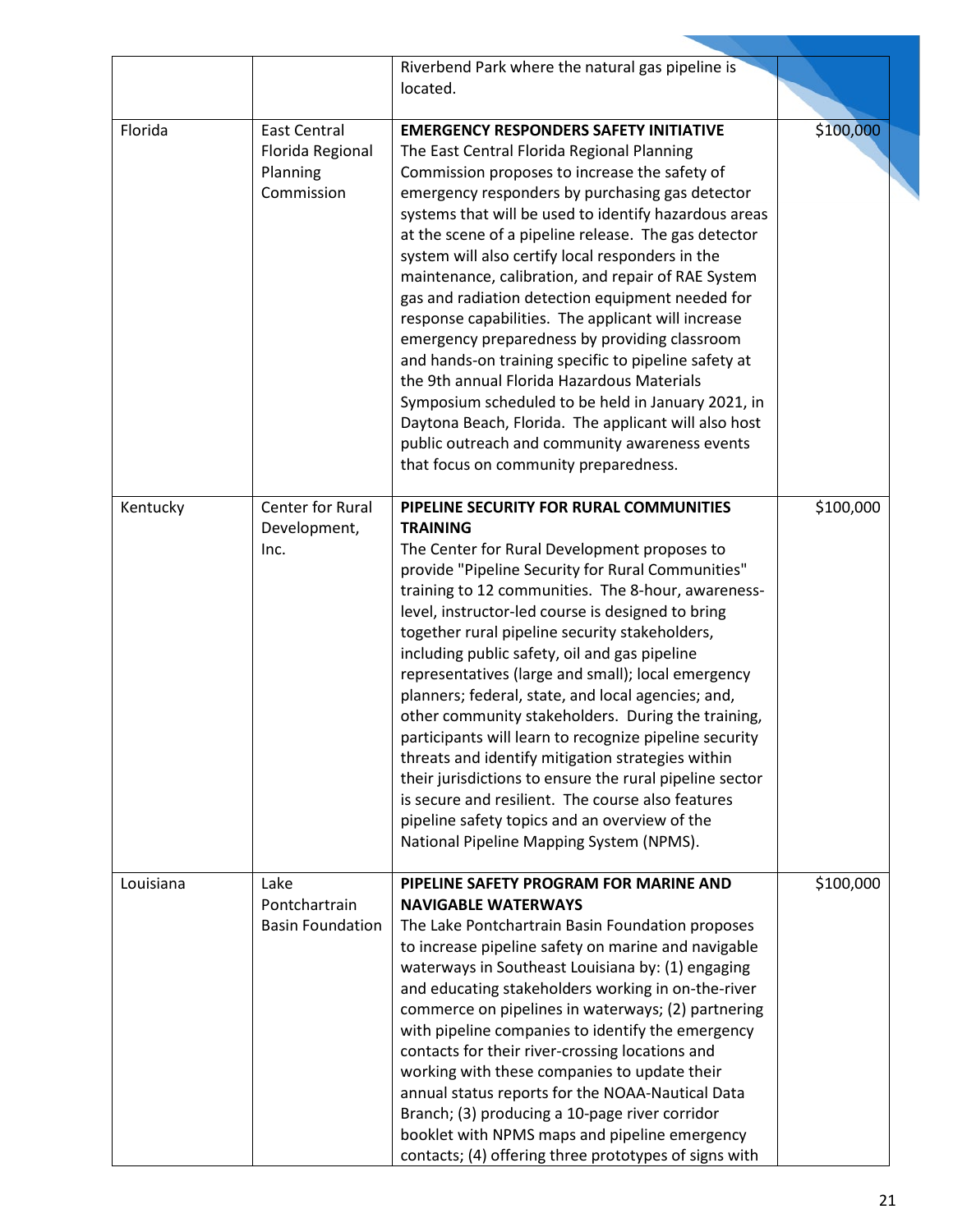|          |                                                        | electronic signals for stakeholders to test near<br>pipelines; and (5) providing a spreadsheet of NPMS<br>mapping data and contact information to the<br>Mississippi River Transportation Information Service<br>for upload into a mobile app used by river pilots<br>during navigation.                                                                                                                                                                                                                                                                                                                                                                                                                                                                                                                                                             |           |
|----------|--------------------------------------------------------|------------------------------------------------------------------------------------------------------------------------------------------------------------------------------------------------------------------------------------------------------------------------------------------------------------------------------------------------------------------------------------------------------------------------------------------------------------------------------------------------------------------------------------------------------------------------------------------------------------------------------------------------------------------------------------------------------------------------------------------------------------------------------------------------------------------------------------------------------|-----------|
| Oklahoma | Oklahoma<br>Municipal<br>Management<br><b>Services</b> | SAFETY MANAGEMENT SYSTEM RISK ASSESSMENT<br>The Oklahoma Municipal Management Services<br>proposes to perform a safety-related risk<br>assessment of the 51 municipal-owned natural gas<br>distribution systems in Oklahoma to better<br>understand the risks related to pipeline Safety<br>Management Systems and how these risks are<br>communicated to local government representatives,<br>emergency response agencies, and the public. The<br>applicant will use qualitative and quantitative<br>methods to determine the source of pipeline risks in<br>the technical context of physical plant assets<br>(pipeline/distribution system) and core operations<br>(operations and maintenance). This information will<br>be shared with the municipalities, local government<br>representatives, emergency response agencies, and<br>the public. | \$100,000 |
| Texas    | Damage<br>Prevention<br><b>Council of Texas</b>        | PIPELINE PROTECTION E-LEARNING PROJECT<br>The Damage Prevention Council of Texas proposes<br>to develop videos and modules on a new e-learning<br>platform that will provide industry leaders and<br>stakeholders access to an online library of training<br>videos, resources, and electronic material on<br>mitigating and preventing pipeline incidents and<br>accidents. The training materials will also provide<br>resources to stakeholders on pipelines in highly<br>sensitive environmental areas.                                                                                                                                                                                                                                                                                                                                          | \$100,000 |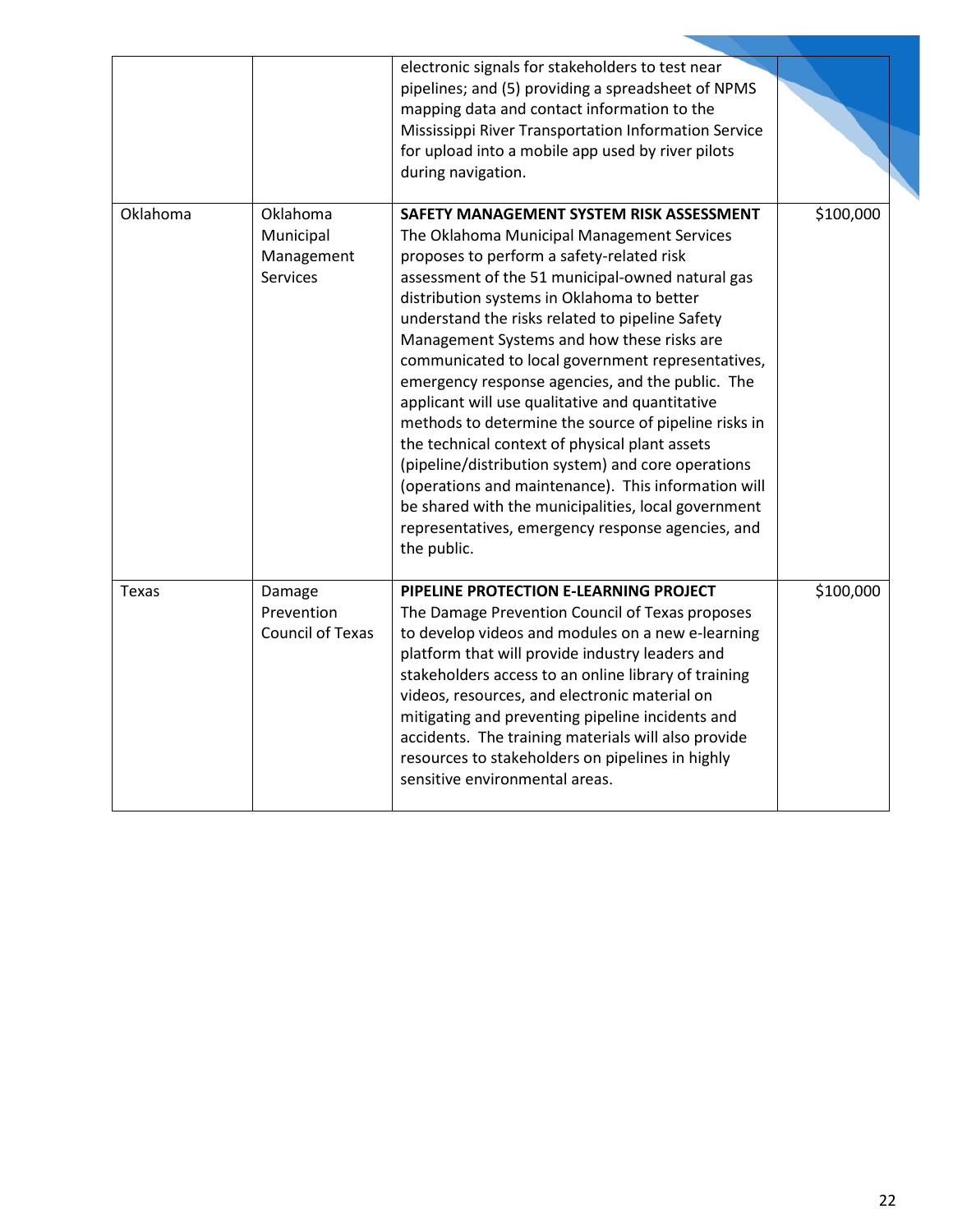| Texas | Permian Basin<br>Regional<br>Planning<br>Commission           | PIPELINE HAZARDS AWARENESS PROJECT<br>The Permian Basin Regional Planning Commission<br>proposes to implement a pipeline hazards<br>awareness project and will engage with local public<br>officials and administrators who establish and<br>enforce safety codes in each county. The<br>Commission will also partner with economic<br>development professionals who interact with the<br>business and residential construction sector, as well<br>as collaborate with oil and gas organizations on<br>pipeline hazards throughout the Region. Emphasis<br>will be placed on ensuring training for call centers<br>and first responders and on maintaining and<br>coordinating the Region's information base of<br>pipeline safety resources. Emphasis will also be<br>given to promoting public awareness aimed at<br>citizens, including special target groups such as<br>students and new workforce entrants currently<br>enrolled in vocational and technical training<br>programs, the agriculture community, non-English<br>speaking populations, and new residents moving to<br>the region who are not familiar with pipeline<br>infrastructure. | \$100,000 |
|-------|---------------------------------------------------------------|---------------------------------------------------------------------------------------------------------------------------------------------------------------------------------------------------------------------------------------------------------------------------------------------------------------------------------------------------------------------------------------------------------------------------------------------------------------------------------------------------------------------------------------------------------------------------------------------------------------------------------------------------------------------------------------------------------------------------------------------------------------------------------------------------------------------------------------------------------------------------------------------------------------------------------------------------------------------------------------------------------------------------------------------------------------------------------------------------------------------------------------------------------|-----------|
| Texas | <b>West Central</b><br><b>Texas Council of</b><br>Governments | PIPELINE SAFETY PUBLIC AWARENESS PROGRAM<br>The West Central Texas Council of Governments<br>proposes to conduct education and outreach of<br>pipelines and pipeline safety throughout 19 counties<br>and 62 communities in the West Central Texas<br>region. The proposal will increase public awareness<br>of pipeline infrastructure and the associated hazards<br>of living near pipelines. The applicant will promote<br>the Call Before You Dig 811 initiative and state of<br>Texas One-Call procedures throughout the Region.<br>Funding will be used to sponsor radio and television<br>public service announcements; disseminate<br>outreach, education, and awareness materials<br>through public events and at area schools; and<br>engage in the Region's four damage prevention<br>councils and other local activities that promote<br>pipeline safety and underground utilities awareness.                                                                                                                                                                                                                                               | \$100,000 |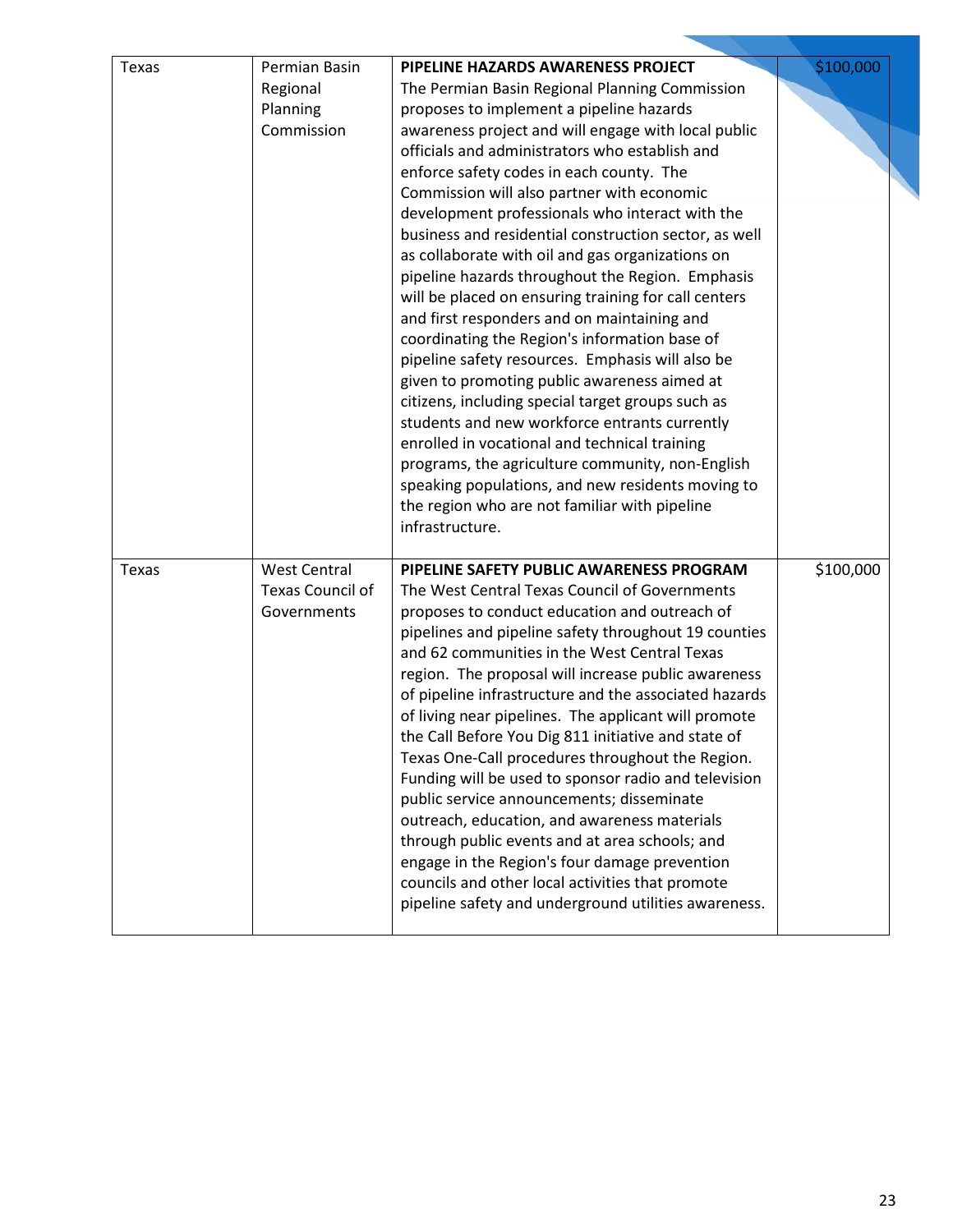| Washington | City of College<br>Place        | <b>GEOGRAPHIC INFORMATION SYSTEM (GIS)</b><br><b>MAPPING AND PIPELINE RISK ASSESSMENT</b><br>The City of College Place proposes to complete a<br>GIS-driven risk assessment and develop an asset<br>management system to better understand the risks<br>associated with the natural gas transmission pipeline<br>within the City operated by Williams Northwest<br>Pipeline and to determine how best to educate<br>themselves and the public to enhance public safety.<br>The applicant will prepare an emergency evacuation<br>zone and hazardous pipeline evacuation area map.<br>The applicant will also electronically map the<br>pipelines to improve emergency response<br>capabilities and will conduct a public outreach<br>campaign to promote the risk assessment.                                                                    | \$99,540    |
|------------|---------------------------------|--------------------------------------------------------------------------------------------------------------------------------------------------------------------------------------------------------------------------------------------------------------------------------------------------------------------------------------------------------------------------------------------------------------------------------------------------------------------------------------------------------------------------------------------------------------------------------------------------------------------------------------------------------------------------------------------------------------------------------------------------------------------------------------------------------------------------------------------------|-------------|
| Washington | <b>Pipeline Safety</b><br>Trust | <b>PUBLIC ENGAGEMENT RECOMMENDED PRACTICE</b><br>The Pipeline Safety Trust (PST) proposes to partner<br>with pipeline safety stakeholders to support the<br>development of a strong and successful<br>Recommended Practice (RP) on Public Engagement.<br>The applicant proposes to reduce some of the major<br>barriers that could undermine the non-industry,<br>non-regulatory stakeholders from participating in<br>the development of the RP by providing funding to<br>cover partial travel costs for meetings and to secure<br>an independent facilitator and subject matter<br>experts. Removing such obstacles will contribute<br>significantly towards strengthening and advancing<br>pipeline safety. PST received a TAG award in 2018<br>that examined pipeline engagement and in 2019 for<br>outreach and pipeline safety education. | \$99,132    |
| Wyoming    | City of Evanston                | <b>GIS MAPPING AND PIPELINE RISK ASSESSMENT</b><br>The City of Evanston proposes to complete a GIS-<br>driven risk assessment and develop an asset<br>management system to better understand the risks<br>associated with the natural gas transmission pipeline<br>within the City operated by Dominion Energy, and<br>the hazardous liquid pipeline operated by Marathon<br>Petroleum and to determine how best to educate<br>themselves and the public. The applicant will<br>prepare an emergency evacuation zone and<br>hazardous pipeline evacuation area map. The<br>applicant will also electronically map the pipelines to<br>improve emergency response capabilities and will<br>conduct a public outreach campaign to promote the<br>risk assessment and the Call 811 initiative.                                                      | \$86,584    |
|            |                                 | <b>Total</b>                                                                                                                                                                                                                                                                                                                                                                                                                                                                                                                                                                                                                                                                                                                                                                                                                                     | \$1,184,506 |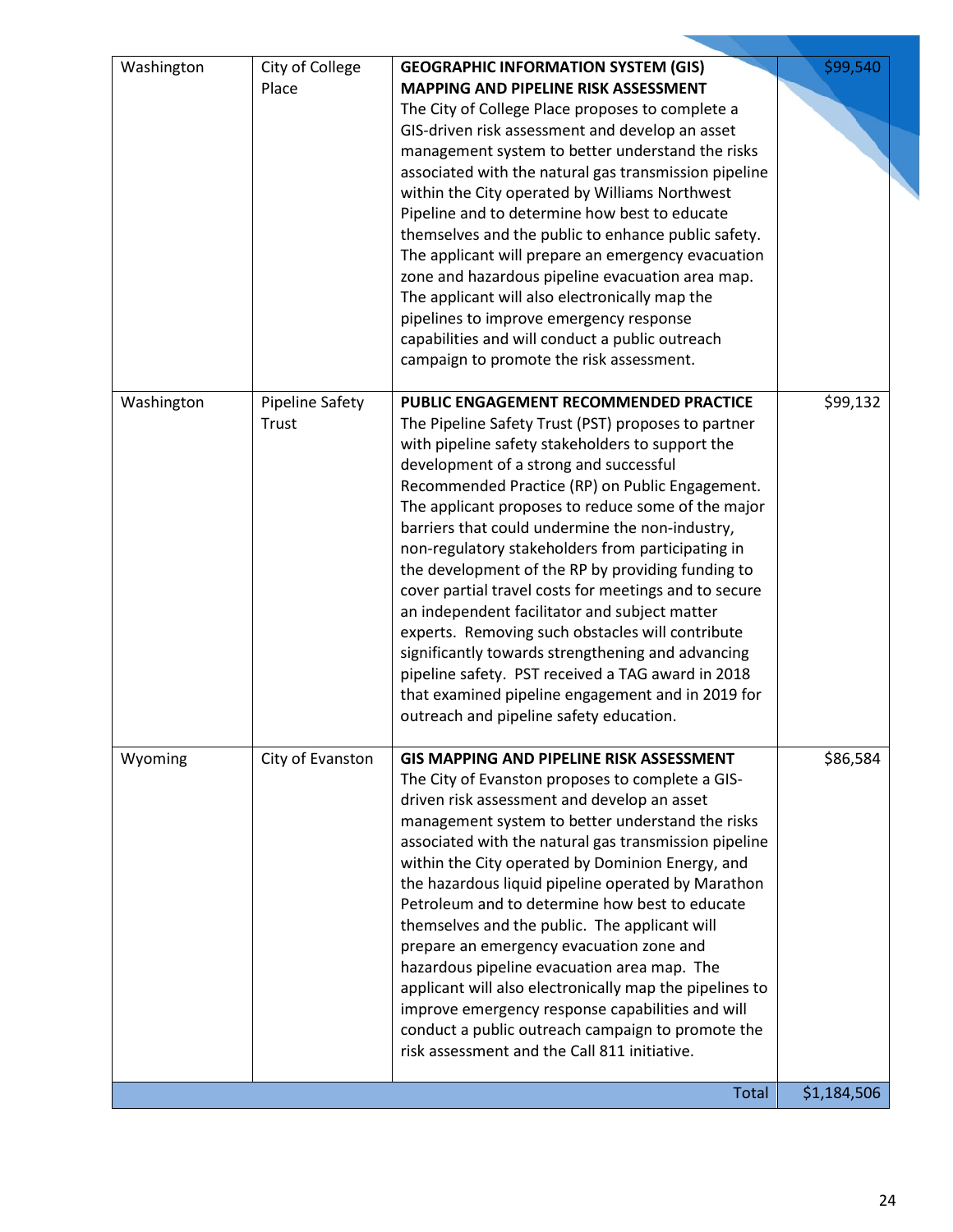#### **Hazardous Materials Instructor Training (HMIT) Grants**

PHMSA is awarding \$3,445,229 in fiscal year 2020 Hazardous Materials Instructor Training (HMIT) grants. PHMSA's HMIT grant and its Supplemental Public Sector Training grant collectively fund prevention and response activities. HMIT grants fund the training of instructors who then train private-sector hazardous materials employees. HMIT grants are open to non-profit hazmat employee organizations demonstrating expertise in conducting train-the-trainer programs for employees. The Moving Ahead for Progress in the 21st Century Act (MAP-21) authorized DOT/PHMSA to offer the grant to all non-profit organizations that demonstrate expertise in conducting a training program for hazmat employees and the ability to reach and involve, in a training program, a target population for hazmat employees. PHMSA is authorized to obligate up to \$4 million in FY 2019 for program purposes (See 49 U.S.C. §§ 5107(e) and 5128(c)).

| <b>State</b> | <b>Agency/Award</b><br><b>Recipient</b>                                     | <b>Project Description</b>                                                                                                                                                                                                                                                                                                                                                                                                                                                                                                                                               | <b>Amount</b> |
|--------------|-----------------------------------------------------------------------------|--------------------------------------------------------------------------------------------------------------------------------------------------------------------------------------------------------------------------------------------------------------------------------------------------------------------------------------------------------------------------------------------------------------------------------------------------------------------------------------------------------------------------------------------------------------------------|---------------|
| Maryland     | <b>Commercial Vehicle</b><br>Safety Alliance                                | The CVSA proposes to develop curriculum for a<br>40-hour train-the-trainer course for instructors<br>who train hazmat employees; develop curriculum<br>for an Introduction to the Hazmat Employee<br>Training Requirements course for trainers on the<br>CVSA learning management system; conduct 4<br>train-the-trainer courses during the fiscal year;<br>conduct 1 webinar with a focus on the 40-hour<br>course content, student expectations, and<br>expected outcomes; and seek input from the<br>customer base training of approximately 120<br>hazmat employees. | \$250,000     |
| Ohio         | International<br><b>Chemical Workers</b><br><b>Union Council</b>            | The ICWUC proposes to train 1,173 hazmat<br>workers in two major activities that include: 1) the<br>development of instructor trainers who can teach<br>Department of Transportation (DOT) material<br>covered by 49 CFR Part 172; and 2) the direct<br>delivery of DOT Toolbox materials. The program<br>and this proposal concentrates on the Hazardous<br>Material Regulations (HMR) general awareness<br>with a familiarity of the HMR, recognition of<br>hazardous materials, and measures to protect<br>employees.                                                 | \$246,090     |
| Maine        | <b>National Partnership</b><br>for Environmental<br>Technology<br>Education | NPETE proposes to conduct 25 courses<br>throughout the rural communities, tribes, and<br>cities that host Qualified Opportunity Zones. The<br>courses that will be conducted include: 1) a 24-<br>hour DOT Hazmat Regulations Course; 2) a 4-<br>hour Instructional Technology Course; 3) an<br>Advanced 24-hour DOT Hazmat/Dangerous<br>Goods HMIT Course; and 4) an Online Pretesting                                                                                                                                                                                  | \$458,983     |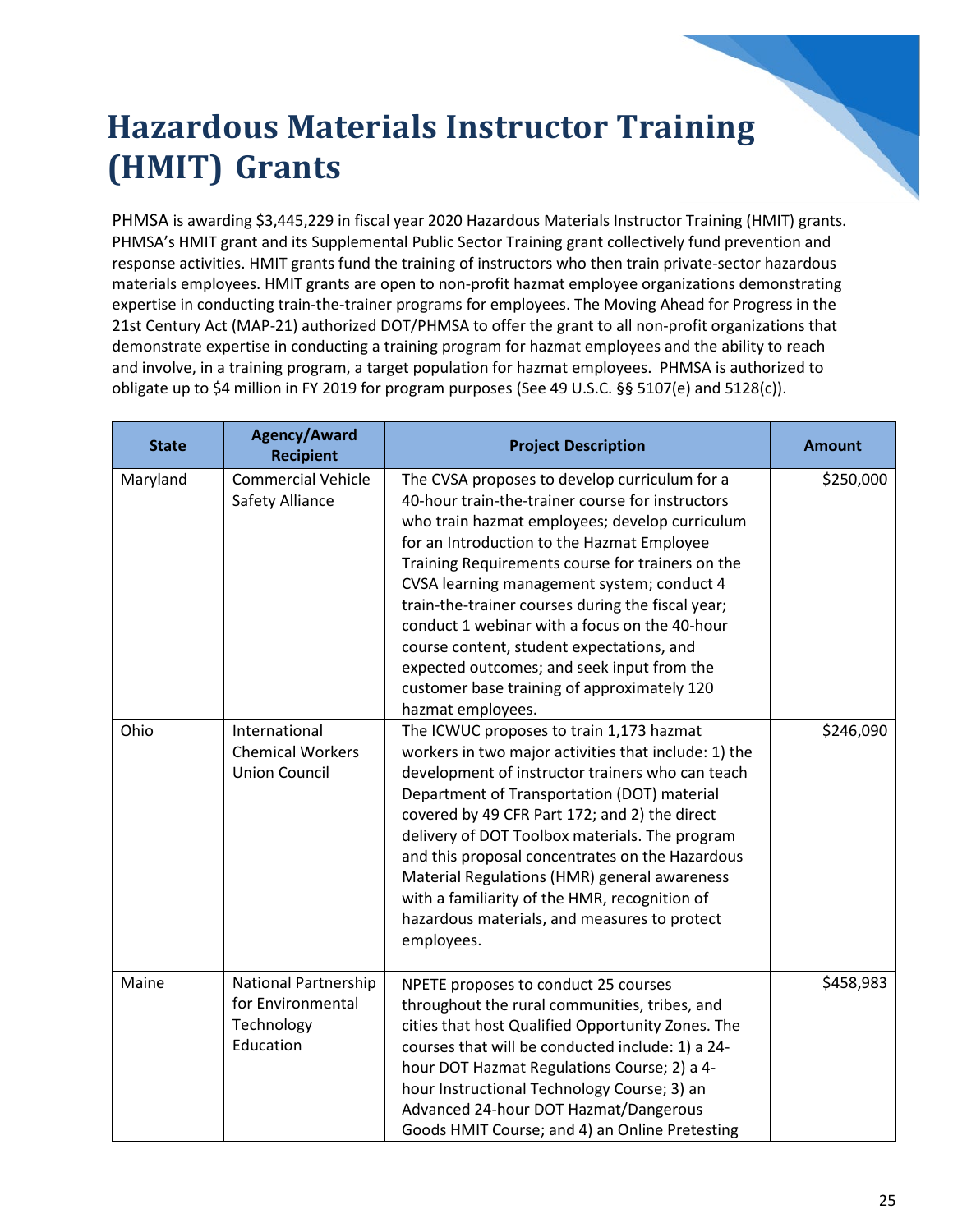|                          |                                                                        | Recommendation course. NPETE will train<br>approximately 500 hazmat employees.                                                                                                                                                                                                                                                                       |             |
|--------------------------|------------------------------------------------------------------------|------------------------------------------------------------------------------------------------------------------------------------------------------------------------------------------------------------------------------------------------------------------------------------------------------------------------------------------------------|-------------|
| Washington,<br><b>DC</b> | Short Line Safety<br>Institute                                         | The SLSI proposes to conduct 18 Train-the-<br>Trainer and/or Direct Employee trainings; 5<br>Emergency Preparedness, Reporting, and<br>Response exercises; 4 Functional Drills; 2 LNG<br>trainings; and 1 Continuing Education for<br>Instructors course. The SLSI will train<br>approximately 516 hazmat employees.                                 | \$817,658   |
| Florida                  | Sustainable<br><b>Workplace Alliance</b>                               | The SWA proposes to conduct 81 core HMIT<br>classes in 22 cities across the United States and<br>territories. They will also conduct 10 awareness<br>presentations at industry trade shows to bring<br>awareness about the training requirements for<br>hazmat employers. The SWA will train<br>approximately 560 hazmat employers and<br>employees. | \$835,641   |
| Texas                    | Texas A&M<br>Engineering<br><b>Extension Service</b>                   | TEEX proposes to conduct 30 of their 24- hour<br>DOT Hazardous Materials Instructor courses.<br>TEEX will train approximately 300 hazmat<br>employees.                                                                                                                                                                                               | \$399,462   |
| Alaska                   | Zender<br>Environmental and<br><b>Health Research</b><br>Group (ZEHRG) | ZEHRG proposes to conduct train-the trainer<br>and direct training courses to hazmat<br>employees in Alaska's native villages, training<br>approximately 425 hazmat employees.                                                                                                                                                                       | \$437,395   |
| <b>Total</b>             |                                                                        |                                                                                                                                                                                                                                                                                                                                                      | \$3,445,259 |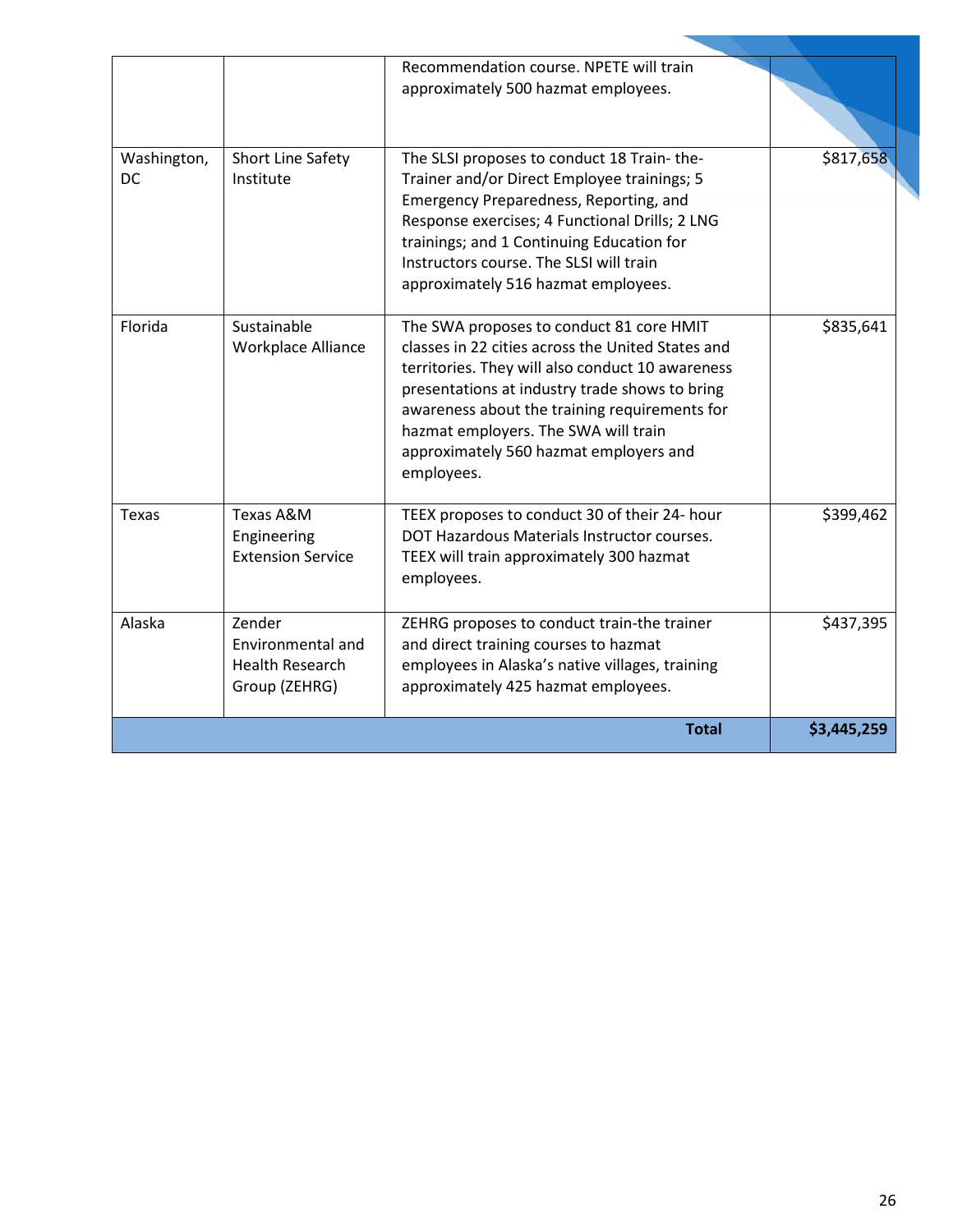#### **Hazardous Materials Supplemental Public Sector Training Grants**

PHMSA is awarding a \$941,000 Supplemental Public Sector Training (SPST) grant to one recipient in fiscal year 2020. PHMSA's SPST grant and its Hazardous Materials Instructor Training grant collectively fund prevention and response activities. SPST grant funding is provided to national nonprofit fire service organizations for the purpose of training instructors to conduct hazardous materials response training programs for individuals with statutory responsibility to respond to hazardous materials accidents and incidents. Since FY 2000, PHMSA has provided SPST grants to increase the number of hazmat training instructors available to conduct training programs for local responders. The SPST Grant Program was established by Congress in the Hazardous Materials Transportation Authorization Act of 1994 (P.L. 103- 311), which amended 49 U.S.C. § 5116. The SPST grants are intended to further the purpose of the Hazardous Materials Emergency Preparedness (HMEP) Grant Program, which is to train public-sector hazardous materials (hazmat) responders. Eligible grant recipients must be national nonprofit fire service organizations.

| <b>State</b>   | <b>Agency/Award</b><br><b>Recipient</b>                        | <b>Project Description</b>                                                                                                                                                                                                                                                                                                                | <b>Amount</b> |
|----------------|----------------------------------------------------------------|-------------------------------------------------------------------------------------------------------------------------------------------------------------------------------------------------------------------------------------------------------------------------------------------------------------------------------------------|---------------|
| Washington, DC | International<br><b>Association of Fire</b><br><b>Fighters</b> | The IAFF proposes to conduct six portable First<br>Responder Operations training sessions; six First<br>Responder Operations supportive teaching<br>sessions; one Instructor Development<br>Conference; and five First Responder Operations<br>train-the-trainer sessions. The IAFF will train<br>approximately 425 emergency responders. | \$941,000     |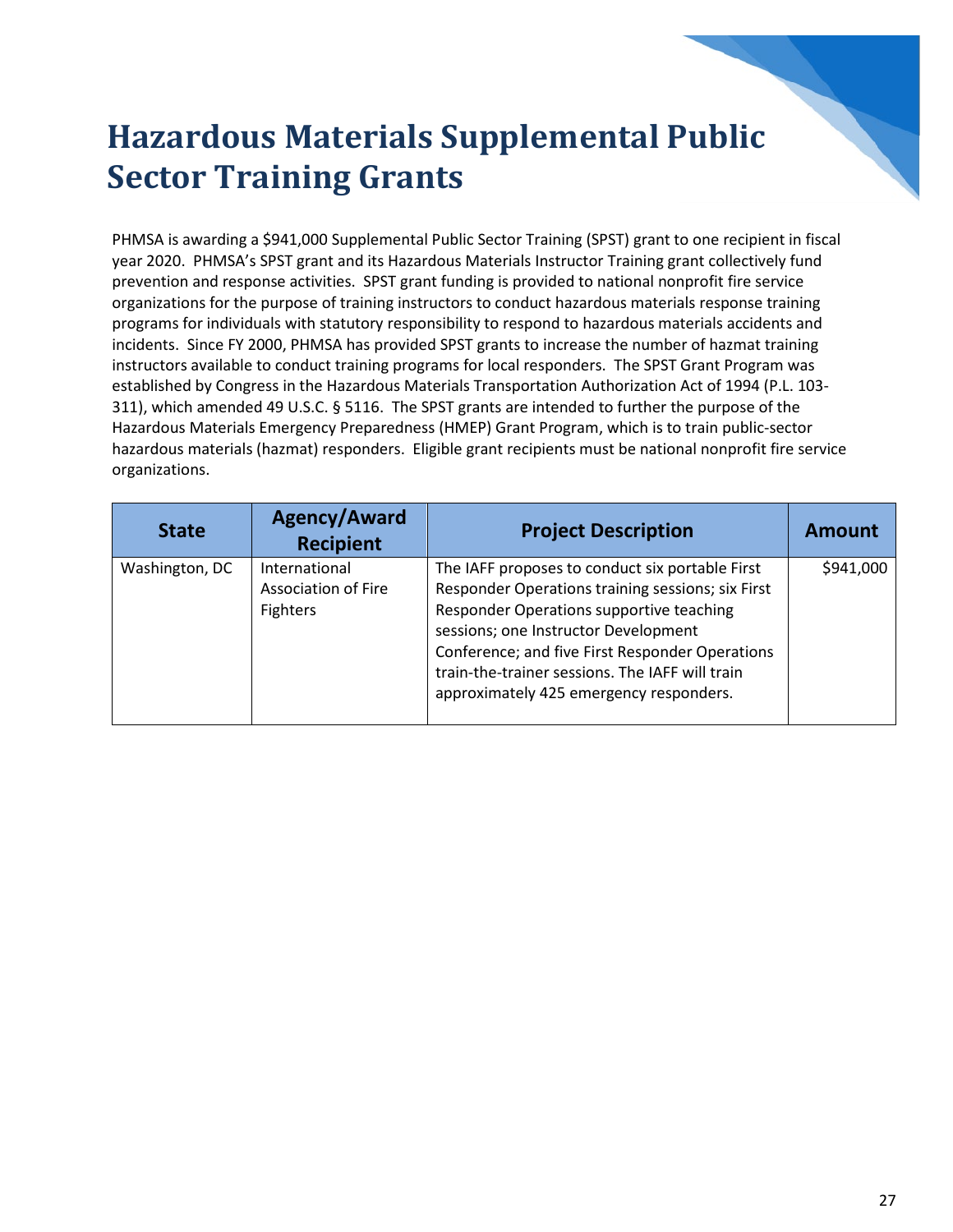#### **Hazardous Materials Emergency Preparedness (HMEP) Grant**

PHMSA is awarding \$20,108,663 in Hazardous Materials Emergency Preparedness (HMEP) grants to states, territories and federally recognized tribes to enhance their emergency response capabilities when dealing with hazardous materials related transportation incidents. The HMEP grant awards will fund three federally recognized tribes and tribal organizations. PHMSA is also releasing Year 2 funding for the FY 2019–2021 grant cycle to all 50 States and two U.S. territories to continue conducting planning and training projects. HMEP applicants allocate grant funds towards activities such as: Developing or revising emergency plans and training activities to account for bulk transportation of energy products by rail and over the road; Conducting commodity flow studies to determine the frequency and quantity of hazmat shipments being transported through local communities; Training emergency responders to respond appropriately to incidents involving bulk shipments of energy products as well as other hazmat.

The grants, authorized under 49 USC 5116, will assist each recipient in performing their hazardous materials response duties and aid in the development, implementation, and improvement of emergency plans for local communities and training for emergency responders to help communities prepare for a potential hazardous materials transportation incident. The HMEP program uses a discretionary formula for States and Territories and a competitive application process for Native American tribes. The formula is based on census data, the number of hazmat incidents, the severity of hazmat incidents, and the estimated costs of incidents.

| <b>State</b> | <b>Agency/Award Recipient</b>                                                                            | <b>Amount</b> |
|--------------|----------------------------------------------------------------------------------------------------------|---------------|
| Alabama      | Alabama Emergency Management Agency (AEMA)                                                               | \$554,424     |
| Alaska       | Alaska Department of Environmental Conservation (ADEC)                                                   | \$146,050     |
| Arizona      | Arizona Department of Environmental Quality (ADEQ)                                                       | \$323,328     |
| Arkansas     | Arkansas Department of Emergency Management (ADEM)                                                       | \$279,457     |
| California   | California Governor's Office of Emergency Services (Cal OES)                                             | \$1,014,313   |
| Colorado     | Colorado Department of Public Safety, Division of Homeland<br>Security and Emergency Management (CDHSEM) | \$452,408     |
| Connecticut  | Connecticut Department of Energy and Environmental Protection<br>(DEEP)                                  | \$205,031     |
| Delaware     | Delaware Department of Emergency Management (DEMA)                                                       | \$119,687     |
| Florida      | Florida Division of Emergency Management (FDEM)                                                          | \$645,789     |
| Georgia      | Georgia Emergency Management & Homeland Security Agency<br>(GEMA/HS)                                     | \$427,351     |
| Hawaii       | Hawaii Department of Health, Hazard Evaluation and Emergency<br>Response (HEER) Office                   | \$124,789     |
| Idaho        | Idaho Office of Emergency Management, Idaho Military Division<br>(IOEM)                                  | \$162,129     |
| Illinois     | Illinois Emergency Management Agency (IEMA)                                                              | \$911,469     |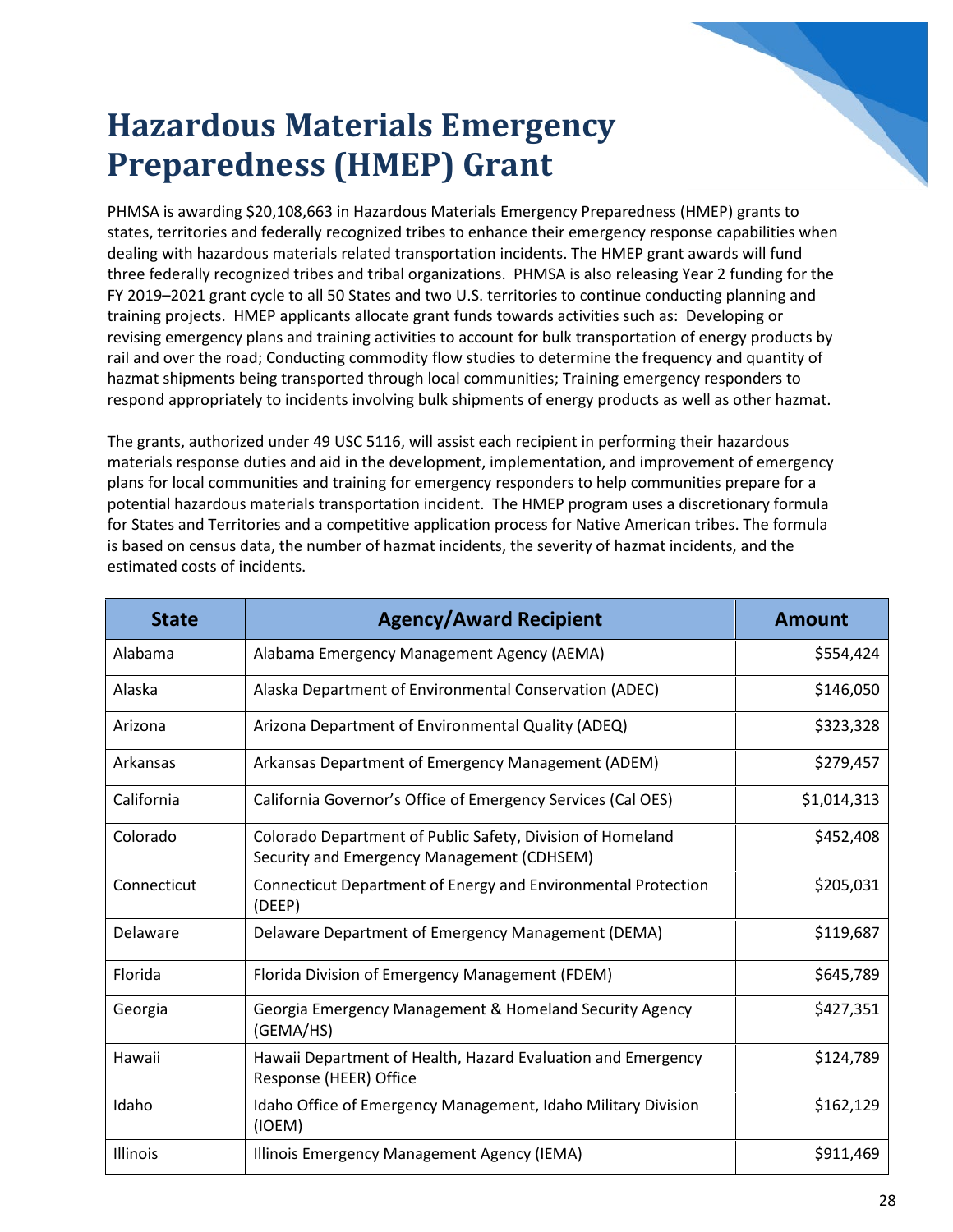| Indiana           | Indiana Department of Homeland Security (IDHS)                                                                     | \$484,480 |
|-------------------|--------------------------------------------------------------------------------------------------------------------|-----------|
| lowa              | Iowa Homeland Security and Emergency Management (IHSEM)                                                            | \$537,833 |
| Kansas            | Kansas Division of Emergency Management (KDEM)                                                                     | \$369,867 |
| Kentucky          | Kentucky Emergency Management (KEM)                                                                                | \$299,997 |
| Louisiana         | Louisiana State Police                                                                                             | \$431,787 |
| Maine             | Maine Emergency Management Agency (MEMA)                                                                           | \$195,018 |
| Maryland          | Maryland Emergency Management Agency (MEMA)                                                                        | \$331,078 |
| Massachusetts     | Massachusetts Emergency Management Agency (MEMA)                                                                   | \$339,358 |
| Michigan          | Michigan State Police, Emergency Management and Homeland<br>Security Division (MSP/EMHSD)                          | \$441,098 |
| Minnesota         | Minnesota Department of Public Safety, State Fire Marshal Division<br>(MFMD)                                       | \$302,473 |
| Mississippi       | Mississippi Emergency Management Agency (MEMA)                                                                     | \$345,940 |
| Missouri          | Missouri Emergency Management Agency, Missouri Emergency<br><b>Response Commission (MERC)</b>                      | \$310,249 |
| Montana           | Montana Disaster and Emergency Services Division (MDES)                                                            | \$309,271 |
| Nebraska          | Nebraska Emergency Management Agency (NEMA)                                                                        | \$224,266 |
| Nevada            | Nevada State Emergency Response Commission (NV SERC)                                                               | \$202,723 |
| New Hampshire     | New Hampshire Department of Safety, Division of Homeland<br>Security & Emergency Management (HSEM)                 | \$139,945 |
| New Jersey        | New Jersey Department of Law & Public Safety, New Jersey State<br>Police, Hazardous Materials Response Unit (HMRU) | \$386,687 |
| <b>New Mexico</b> | New Mexico Department of Homeland Security and Emergency<br>Management (DHSEM)                                     | \$204,484 |
| New York          | New York Division of Homeland Security and Emergency Services<br>(DHES)                                            | \$419,849 |
| North Carolina    | North Carolina Department of Public Safety, Division of Emergency<br>Management (NCDEM)                            | \$523,677 |
| North Dakota      | North Dakota Department of Emergency Services, Division of<br><b>Homeland Security (NDDES)</b>                     | \$229,448 |
| Ohio              | Ohio Emergency Management Agency (OEM)                                                                             | \$814,376 |
| Oklahoma          | Oklahoma Department of Emergency Management (ODEM)                                                                 | \$465,697 |
| Oregon            | Oregon Office of State Fire Marshal (OSFM)                                                                         | \$306,625 |
| Pennsylvania      | Pennsylvania Emergency Management Agency (PEMA)                                                                    | \$716,797 |
| Rhode Island      | Rhode Island Emergency Management Agency (RIEM)                                                                    | \$122,588 |
| South Carolina    | South Carolina Adjutant General's Office, Emergency Management<br>Division (SCEM)                                  | \$386,663 |
| South Dakota      | South Dakota Office of Emergency Management (SD OEM)                                                               | \$150,153 |
|                   |                                                                                                                    |           |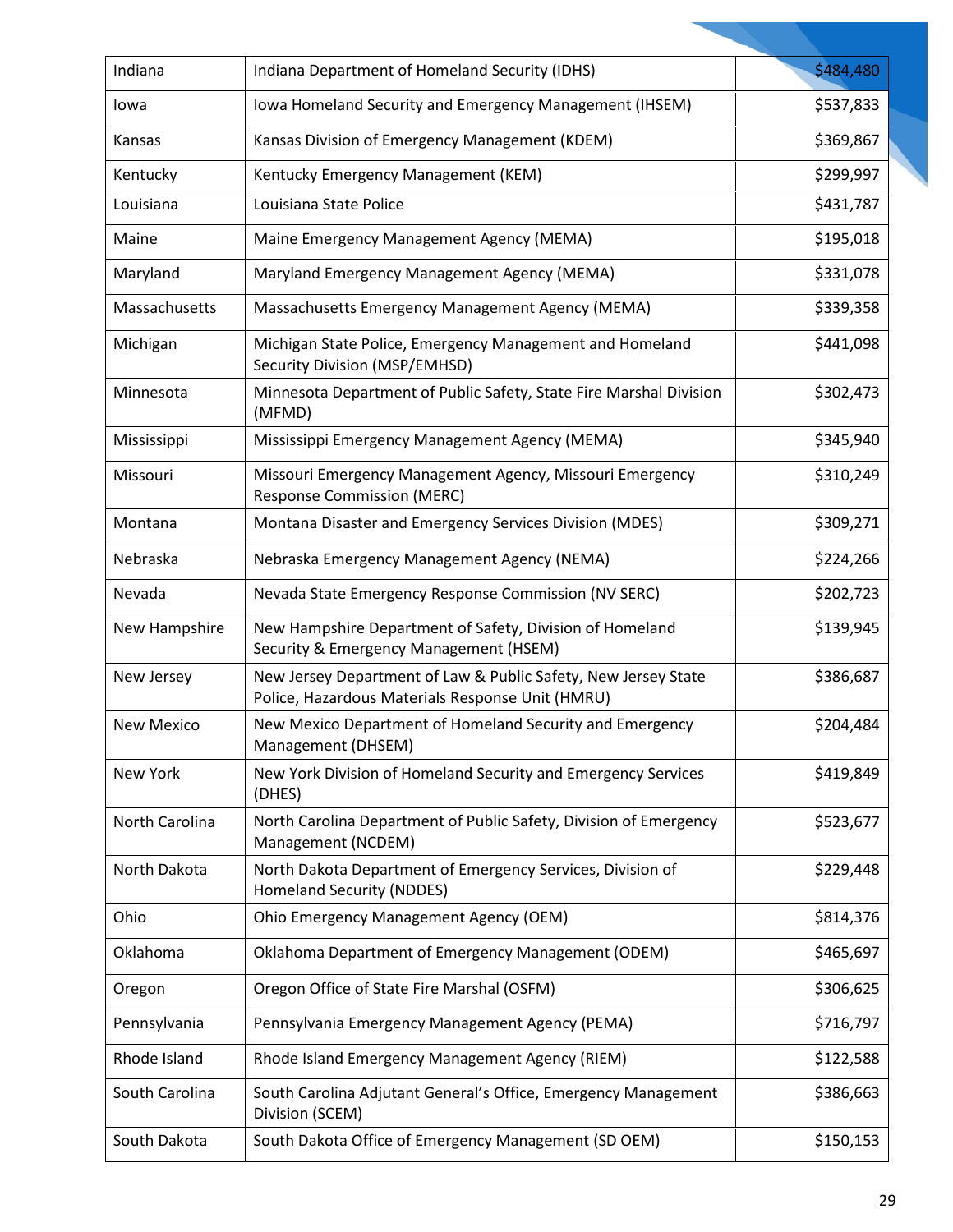| <b>Tennessee</b> | Tennessee Emergency Management Agency (TEMA)                                    | \$723,013    |  |  |
|------------------|---------------------------------------------------------------------------------|--------------|--|--|
| Texas            | Texas Division of Emergency Management (TDEM)                                   | \$1,500,000  |  |  |
| Utah             | Utah Department of Public Safety, State Fire Marshal Office Division<br>(USFM)  | \$308,855    |  |  |
| Vermont          | Vermont Department of Public Safety, Division of Fire Safety (VDFS)             | \$142,099    |  |  |
| Virginia         | Virginia Department of Emergency Management (VDEM)                              | \$284,508    |  |  |
| Washington       | Washington State Military Department (WSMD)                                     | \$265,797    |  |  |
| West Virginia    | West Virginia Division of Homeland Security and Emergency<br>Management (DHSEM) | \$207,889    |  |  |
| Wisconsin        | Wisconsin Emergency Management (WEM)                                            | \$411,411    |  |  |
| Wyoming          | Wyoming Office of Homeland Security (WOHS)                                      | \$151,061    |  |  |
| American Samoa   | American Samoa Department of Homeland Security (ASDHS)                          | \$67,148     |  |  |
| Guam             | <b>Guam Environmental Protection Agency (GEPA)</b>                              | \$69,580     |  |  |
| <b>Tribes</b>    |                                                                                 |              |  |  |
| Alaska           | Kawerak, Inc.                                                                   | \$81,415     |  |  |
| California       | <b>Blue Lake Rancheria Tribe</b>                                                | \$234,382    |  |  |
| Washington       | Northwest Tribal Emergency Management Council                                   | \$302,853    |  |  |
|                  |                                                                                 | \$20,108,663 |  |  |